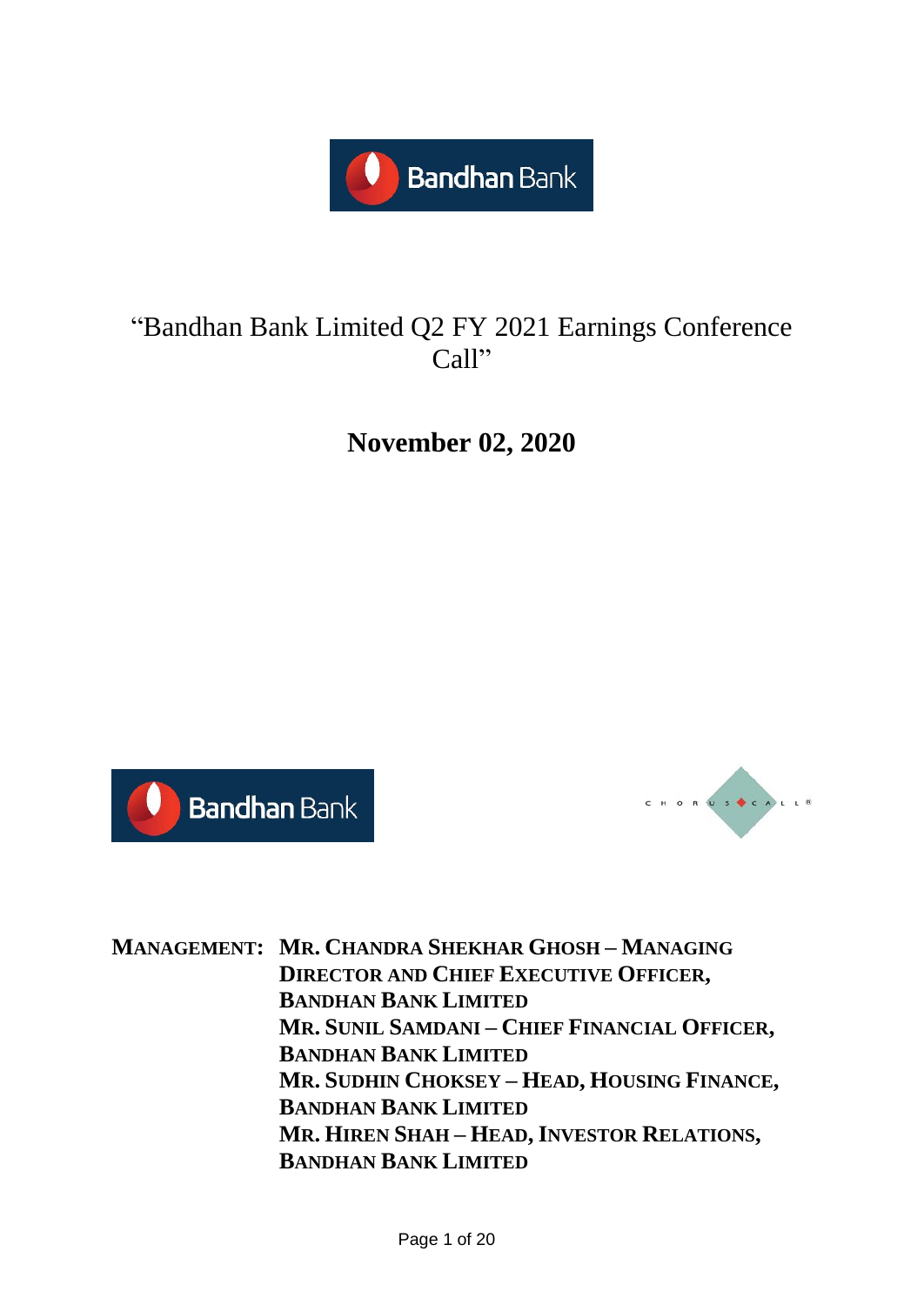- **Moderator:** Ladies and gentlemen, good day. And welcome to Q2 FY 2021 Earnings Company Call of Bandhan Bank Limited. As a reminder, all participant lines will be in the listen-only mode. And there will be an opportunity for you to ask questions after the presentation concludes. Should you need assistance during the conference call, please signal an operator by pressing "\*" then "0" on your touchtone phone. Please note that this conference is being recorded. I now like to hand the conference over to Mr. Hiren Shah – Head Investor Relations, Bandhan Bank Limited. Thank you and over to you, sir.
- **Hiren Shah:** Thank you, Margret. Good evening, everyone. And thanks for joining this conference call. We are glad to welcome you all to discuss Bandhan Bank's business and financial performance for the quarter ending September 2020. We will also take the opportunity to update on the recent development in the industry and Bandhan Bank during this quarter.

To discuss all these in details, I have got with me our Founder, Managing Director and CEO, Mr. Chandra Shekhar Ghosh; our Housing Finance Head, Mr. Sudhin Choksey; our Chief Financial Officer, Mr. Sunil Samdani; and myself, Hiren Shah, Head of Investor Relations.

Now, I would like to request our Founder, MD & CEO, Mr. Chandra Shekhar Ghosh, to brief you all about the Bank's performance and developments during the quarter. Over to you, sir.

**Chandra Shekhar Ghosh:** Good afternoon. Welcome to all of you. This is a quarter two financial year 2021 results, we published in there today. It's my pleasure to talk to all of you in the time of COVID. We know that the lockdown has come to very easing and the economic activities improved significantly. The rural economy is on a much stronger footing, reflecting good monsoon, record kharif sowing, several government initiatives and the Pooja also going well. A number of our customers who are typically small entrepreneurs that depend only on local supply chain and cater to demand for essential goods and services, and they have bounced back strongly in this quarter, result shows that. Within this situation, Bank performed very strong growth which I would like to mention in here.

> Disbursement post moratorium, we are close to pre-COVID level. Advance growth has come 19.5% year-on-year. Gross NPA has come down 1.22% from last year the same quarter 1.8%. And if we say that neat NPA 0.36% compared to the last year the same quarter 0.6%. And all are happening, the team performance of the collection efficiency and team performance collection efficiency month-on-month basis we saw that there improvement has come. And we have earlier mentioned about it that June collection efficiency and now September collection efficiency. September, overall, Bank collection efficiency has come 92% in the overall Bank, which was 76% in June quarter. And out of this 92% collection efficiency, 89% by micro banking, which is called the new name, Emerging Entrepreneurs Business vertical. And if I see that the September quarter in this, it is 89%. But in October month of closing, we find out on that collection efficiency in micro banking has come 91%.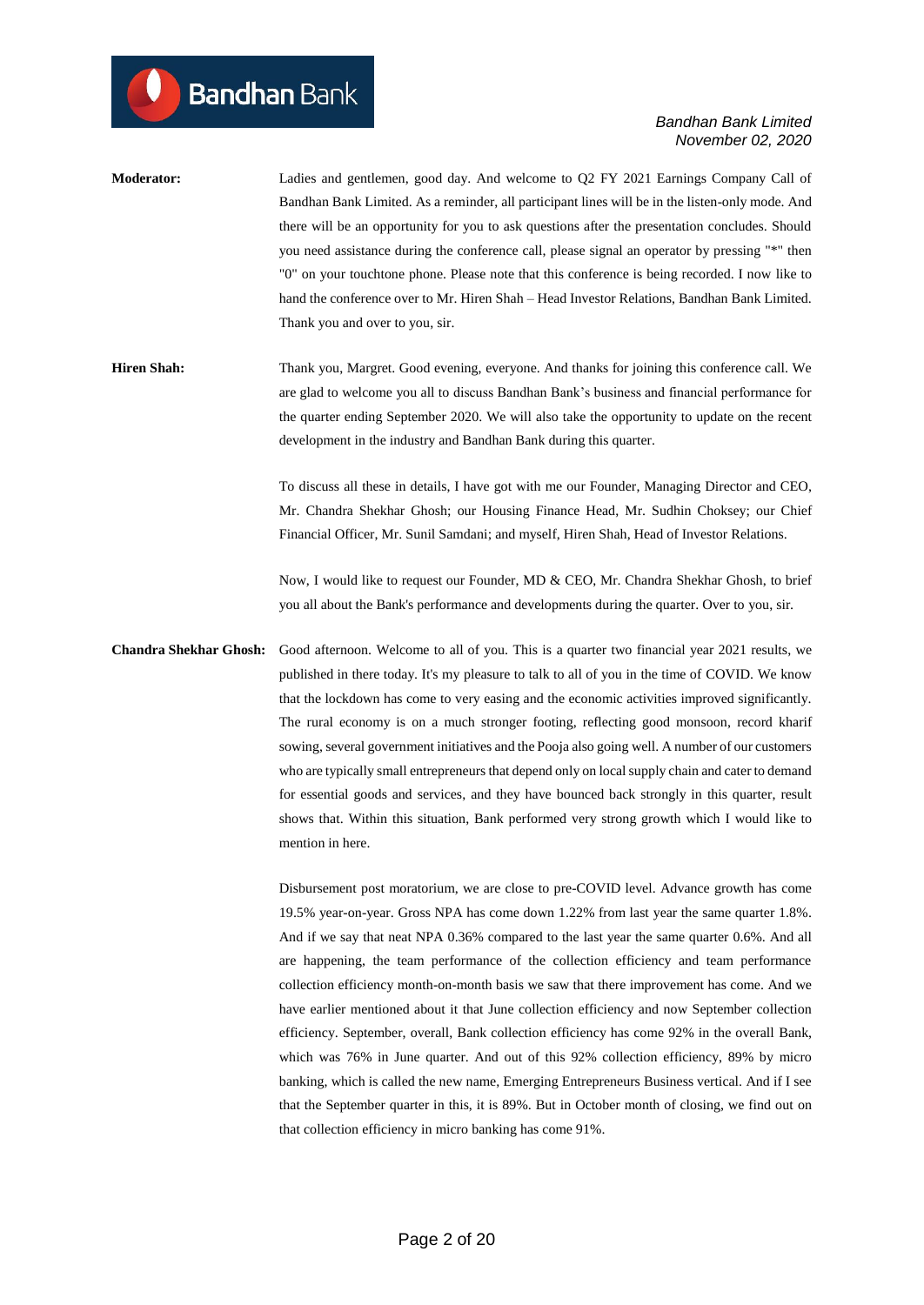Very good thing which we learned in last 20 years, microcredit borrower, normally they are very disciplined based and they are also running their business and they have built up their behavior to repay. Sometimes it is likely to be disturbed, but again they have taken some time and return back on that. And this time also they are showing very good. In October, the 95% of the microcredit customers started repaying, which is showing very good future. Next, we feel that within 90 days, the normal collection efficiency will come near to before COVID situation.

And we saw also that the deposit growth in the Bank, there is a 56% of the CASA growth in this quarter we have seen, which is the best quarter in the last couple of quarters we have seen. And our CASA ratio 38.2% of the total deposit. This has resulted in best ever quarterly profit before the tax Rs. 1,233 crores. Profit after tax Rs. 920 crores, which is 67.3% quarter-on-quarter growth. And profit, whatever has come, Rs. 920 crores after taking additional COVID provision of Rs. 300 crores. Now the total provision is Rs. 2,069 crores in the Bank.

Banking is focusing to expand more network with the building human capital and technology initiative. We have a plan on that, that in this financial year by March of 2021 we will open 574 new banking outlets across the country. And these outlet majorly are coming from south, north and west, and not in east and northeast. Because of the growth, strategically we will continue focusing in the area of EEB, which is our new name of microcredit called the Emerging Entrepreneur Business, Housing vertical, Commercial Banking vertical and the newly developed Retail Loan vertical, along with a deposit growth we are focusing. Because we are focusing from this the result how we can grow in the Bank in the future. I already mentioned about the 574 banking outlets will be open by March of 2021. I also again mentioned on that our another focus vertical decision housing loan will be expanding this year, another 500 banking outlets, that Gruh housing loan we will expanded on that.

Earlier I also mentioned in a different the forum, I would like to address it here also. The first two five years of the Bank was the build-up of the base, build-up of the team and merger of the team and together working on that. And suddenly we faced COVID, and COVID also two quarters we have covered, we spent out on that how is the trend of the customer in the business on that, that have been very positive feelings we got on that. Then we have taken a new five years focus plan. The first plan on that, we have that EEB, Emerging Entrepreneur Business which we fill that that within five years our ratio of this business will come 30%. We know that this is a vertical where the group loan is there, individual loan also is there. We have developed the individual loan product, under this we promoted from the group loan to the individual, mainly the Samruddhi and the micro housing loan. And we are developing on that model such way that how all of the 3,500 microcredit branches gradually will be focused on that all the products and services which is needed in the low income group and middle income group, including deposit and their housing loan, their gold loan, their consumer loan, all will be provide centering with this of the microcredit branches. And that will help us to grow the different types of the portfolio in the Bank.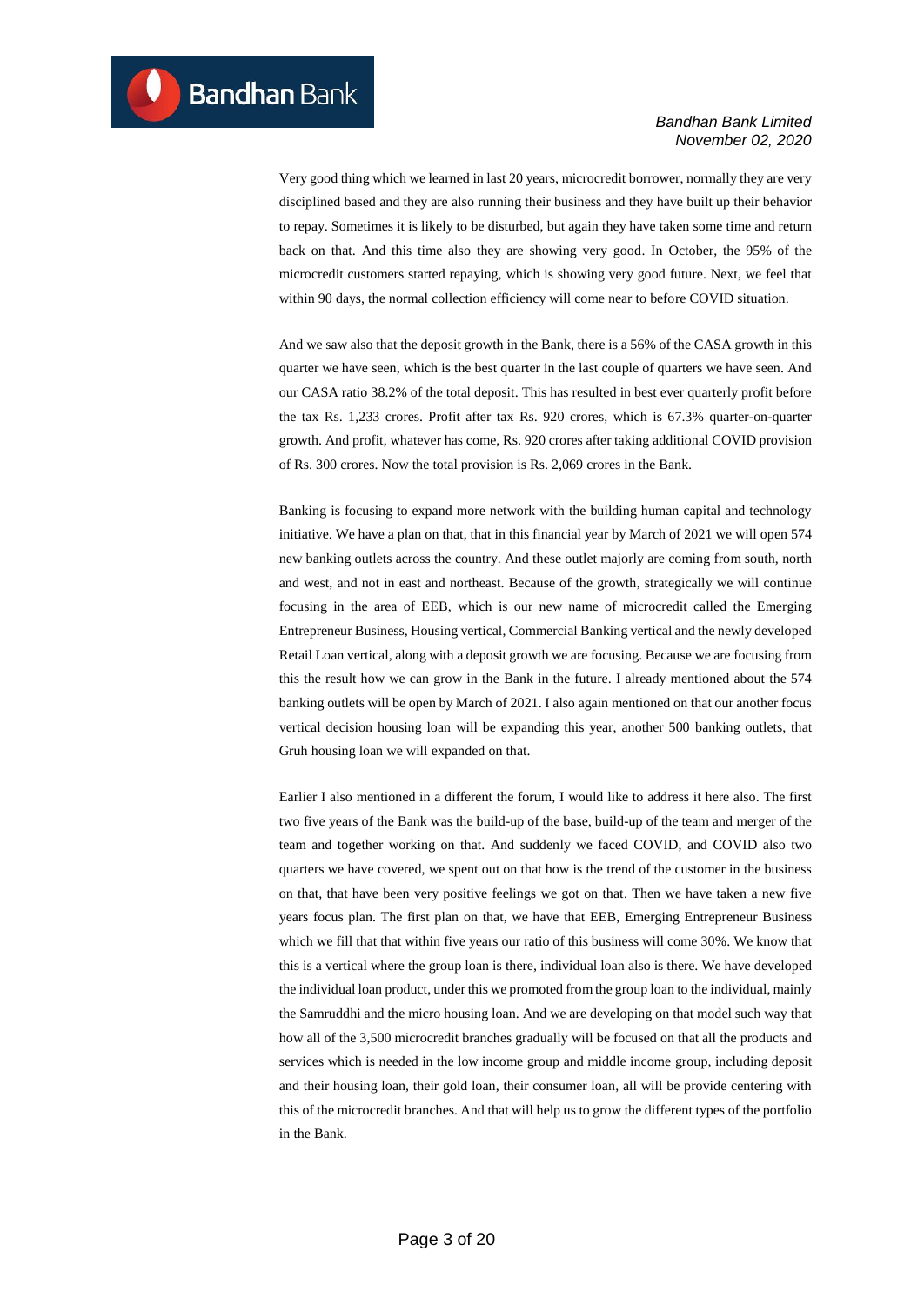And the second vertical is in housing loan, that also we are looking in there that within five years it will become, the ratio of the total advances is at 30%. And we are dividing on that the two types of housing loan, one type is a micro housing loan, another is the prime housing loan, which is affordable housing we called it on that. We will like to gradually increase the number of branches, where the branch customer in there, they will get the housing loans service facilities from us. And other than the branch, also from the market we will like to attract the customers to provide this housing loan.

And the third point, you know that we have the commercial banking, which we also feel that 30% will be the ratio in the next five years. And they are also promoting existing customers from microcredit, as I called the individual loan, they will come here as a MSME. And also we will like to source from the market and we will keeping our mind on that, we will be not go to the corporate lending in the Bank.

And the fourth vertical we have developed, we call it the retail loan, which we feel that the retail loan means the personal loan, two wheeler loan, gold loan and vehicle loan and consumer loan. And these all loans we will like to provide through the Bank branches, wherever we have the 1,071 Bank branches, this vertical would work through the Bank branches to provide this type of product. And this is a product altogether within a five year, the 10% of the total advances which can be liked to reach. And you know that we are recruited a good to head of this loan, and the building collection vertical separately to support this business. And also, we are developing on that using technology in source and accessing this customer level. So, this is a good vertical and we also saw that there is a good demand from the customer level existing and new customer level which can help the Bank to grow focus of the advance book.

Other than this, of course, we like to mention that we will be continuously building the human capital to provide the best services to our customer and technology we will to develop gradually time to time whenever needed on that. And the digital channel we are focusing, from this year we have recruited one of the senior most focusing on that, how the Bank also simultaneously with the present model how we can also provide the digital based products and services in the banking industry to the customer.

So, these are the five years plan also we are placed to you. So, we feel that India is a big country, focusing to the rural Indian till now is a very small number of opportunities already taken by the Banking industry. The big opportunities in future as Bandhan we would like to focus and grow the book size in the balance sheet, the liabilities and the assets pan-India basis, not concentrated only the eastern region. So, I would like to help all of you support on that to grow this in a perfect way.

Thank you to all of you. I hope that you have some questions, we will like to share on that thought.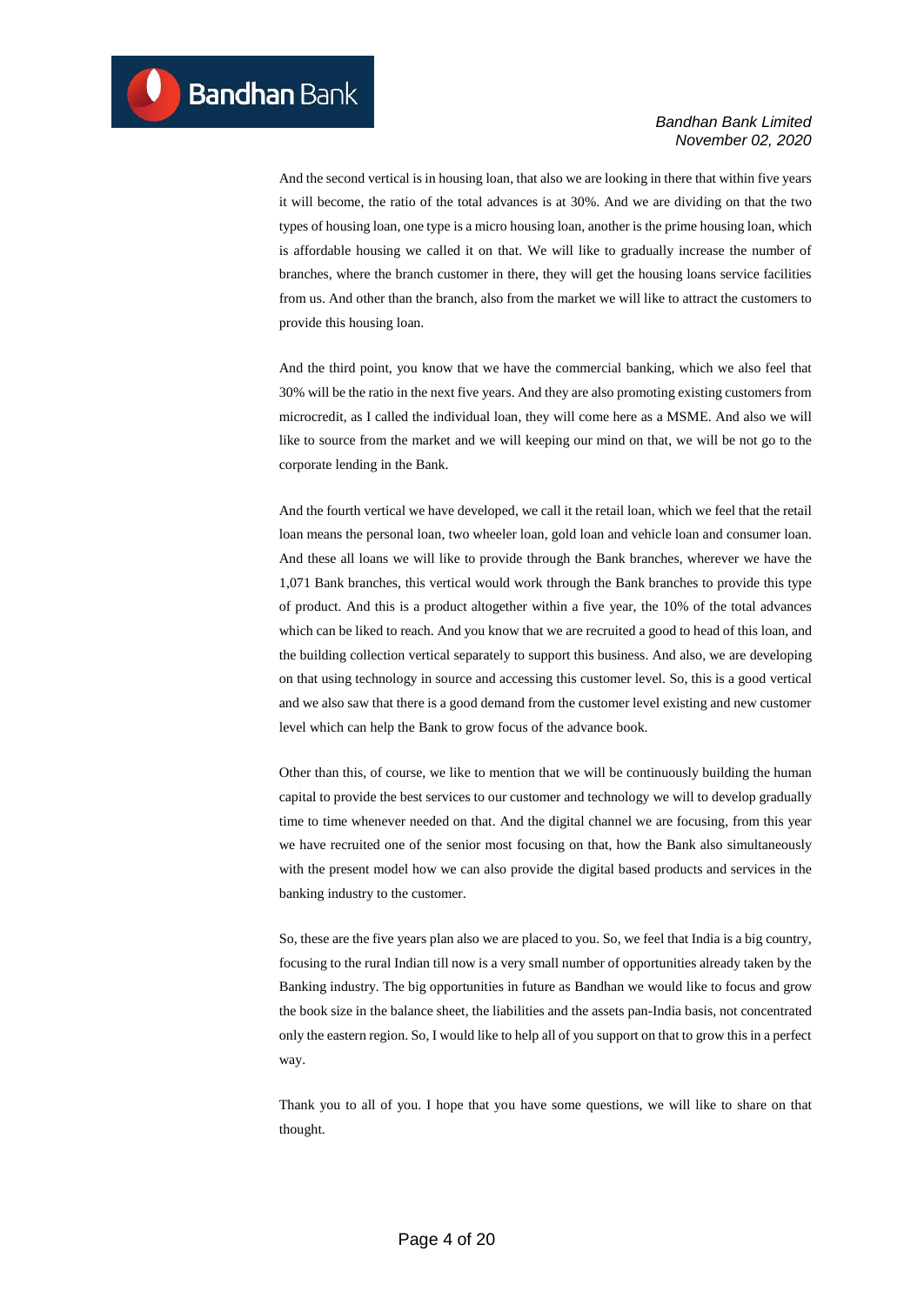**Moderator:** Thank you very much. We will now begin the question and answer session. The first question is from the line of Antariksha Banerjee from ICICI Prudential AMC. Please go ahead.

- **Antariksha Banerjee:** Sir, I have three questions. First is, in the microfinance business if I look at your average SA deposit balance of the microfinance customers, while the deposit in the normal retail function has been excellent, this deposit balance of the microfinance customer is consistently coming down over the last two, three quarters. It was around 2,100 two quarters back, then it to Rs. 1,900, now it is 1,600. Now, in the overall deposit mix it is very small, but if you calculate this as a percentage of the repayments, these borrowers are making monthly or quarterly, this is a fairly large numbers. So any idea why this deposit balance is consistently coming down?
- **Chandra Shekhar Ghosh:** Okay. If you see that this time is very much not a normal situation on that. So, in that time, we cannot like mobilize the deposit in this time. So, they have a need, they can withdraw, then confidence of the customer will be likely to build up more. So, in that sense, we feel that this is good, it is not in a long-term use, but in the short-term time they can withdraw, they can deposit, that has been happening on that.
- **Antariksha Banerjee:** Okay. So they are withdrawing money to make the payments for their loans, is that a fair assessment to make, some of the borrowers who are probably having some stress?
- **Sunil Samdani:** See, typically, the way we collect these deposits is, that along with the instalment they pay Rs. 30, Rs. 50 extra. These time, the focus is more on instalment rather than extra amount for the deposit. So, that's what we are saying.
- **Antariksha Banerjee:** Sure, okay. And, I mean, you have acquired some 3 lakh customers in the microfinance business, you are starting disbursements again. I just wanted to ask, what are the changes operationally or logistically because of COVID and social distancing that you need to follow now? I am sure you cannot gather 20 people in a small room and conduct the meetings the way you were. So what are the changes that this business is undergoing operationally? May be temporary, but you are starting to grow again, so it matters.
- **Chandra Shekhar Ghosh:** If you see that after the COVID situation the last quarter we have given extra one staff to every of the banking outlet, because we know that is the normal position, maybe 20 or 25 borrowers can come to one group meeting, it may not happen in this moment. So that they are split in a group on that, some house maybe 10 people or five people or three people, and they are split where they are going to collect on them.
- **Antariksha Banerjee:** Okay. But the meeting is happening. It's not like that the center group leader collects everything on everyone's behalf and then gives it to the collection agent?

**Chandra Shekhar Ghosh:** No, that is not normal & this position is not we are expected of, we are not also insisting that.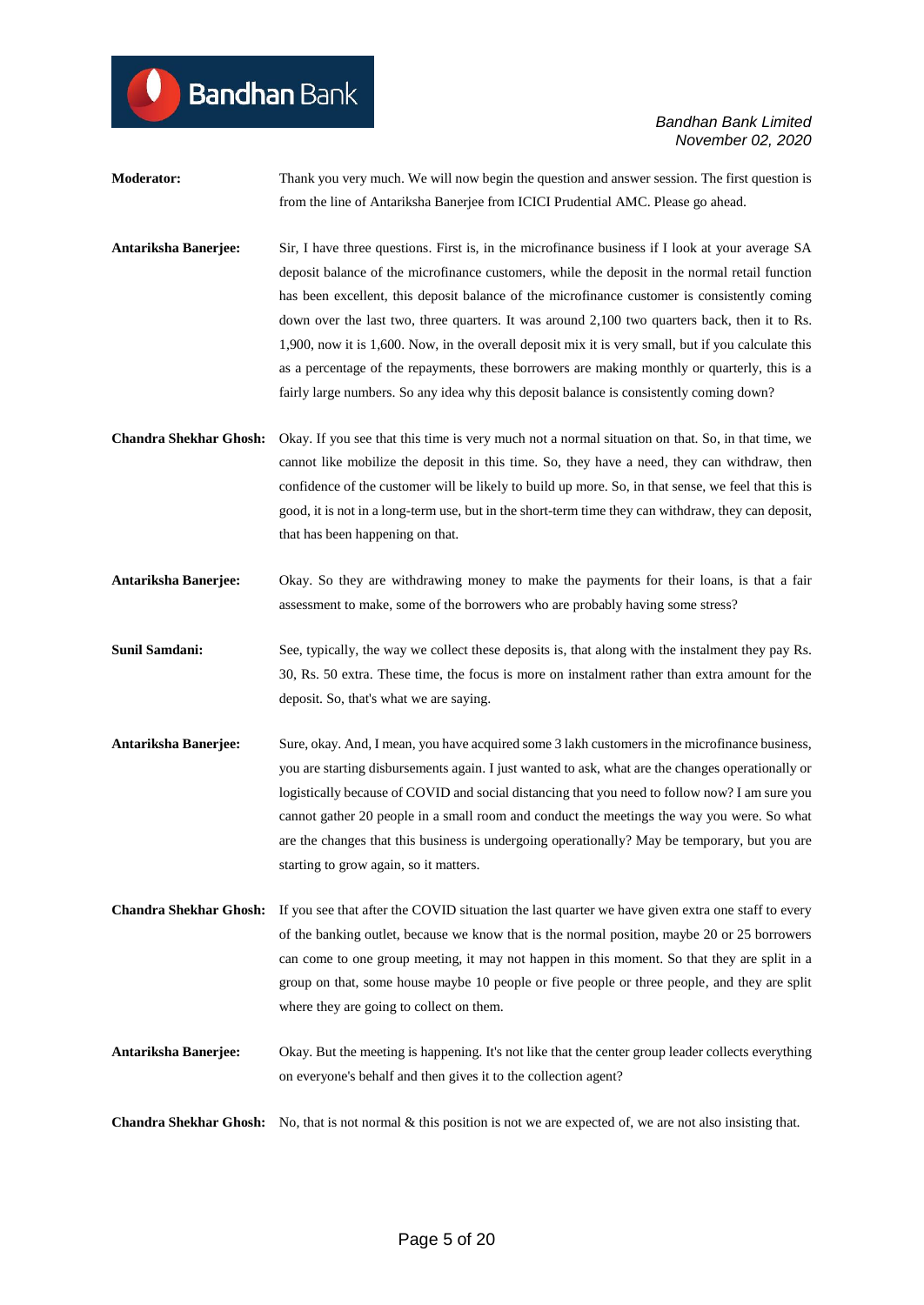**Antariksha Banerjee:** Sure. Okay. That's helpful. And the last question is actually on the mortgage portfolio to Mr. Choksey. Sir, so it's been a while since this portfolio has been stagnant, obviously, the segment itself has had its own issues. Now, I heard Mr. Ghosh in the opening comments talking about this portfolio now going on a growth path and becoming one-third of the book, say, five years later. What is your medium-term outlook on this entire mortgage portfolio? Would you like to grow it the way you did it and gruh where the mix would be some 85% housing and the 10%, 15% would be LAP and construction? I heard that you are splitting the book into normal affordable housing and micro finance, what could be the profile, would it mirror the way it was it gruh or it is going to be a more modest profile? Any medium-term thoughts on how you are going to build this business?

**Sudhin Choksey:** Yes, sure. See, if you look at it, micro housing would be undertaken by the EEB vertical, okay. Because we are more closer to those customers and therefore they would be handling the micro housing finance business there. As far as other housing finance vertical is concerned, we would continue to do affordable housing what we have been doing. Besides now that we would be using the Bank branch network across the country, as Mr. Ghosh mentioned. Obviously, therefore, we will look beyond affordable housing segment. So I think average ticket loan which has been so far steadily at a 9 lakh, 9.5 lakh, I think there you will see an increase in the average ticket loan size. And obviously, post our merger, our penetration and the contribution has started coming from the eastern states, West Bengal, Jharkhand, UP. So I think, over a period of time, I think we should be able to see quite a good growth coming in the medium-term. I cannot quantify the figure and tell you, but I think if you look at the existing network of 1,000 branches. And as Mr. Ghosh mentioned, I think we are looking at 500 retail outlets. And there are many states where erstwhile gruh had not penetrated. So I see there is a huge potential possible to achieve the good growth over a period of next five year period, as vision articulated by Mr. Ghosh.

**Antariksha Banerjee:** Sure. And sir, what would that imply for your profitability or return profile? Because you are going into prime segments, I am assuming the ROE would be lower because of the competition. So as an aspiration level, on a blended basis, how are you looking at the return profile?

**Sudhin Choksey:** I am sure I think there would be slight yield, obviously, which we have sustained today on our portfolio around close to 10.5% or 10.75%, as the mix will change I think yield will also accordingly change. Today, I am not in a position to tell you what portion of the prime housing would be component. But I think as we move forward, and as we start sourcing, I think we will know better as to how much yield gets compromised. The desire is to sustain the yield.

- **Sunil Samdani:** And just to add, while the prime housing will come at a lower yield, we will also have a micro housing vertical which will come at a higher yield. So on the whole, we still hope to balance this.
- **Moderator:** Thank you. Next question is from the line of Karthik Chellappa from Buena Vista Fund Management. Please go ahead.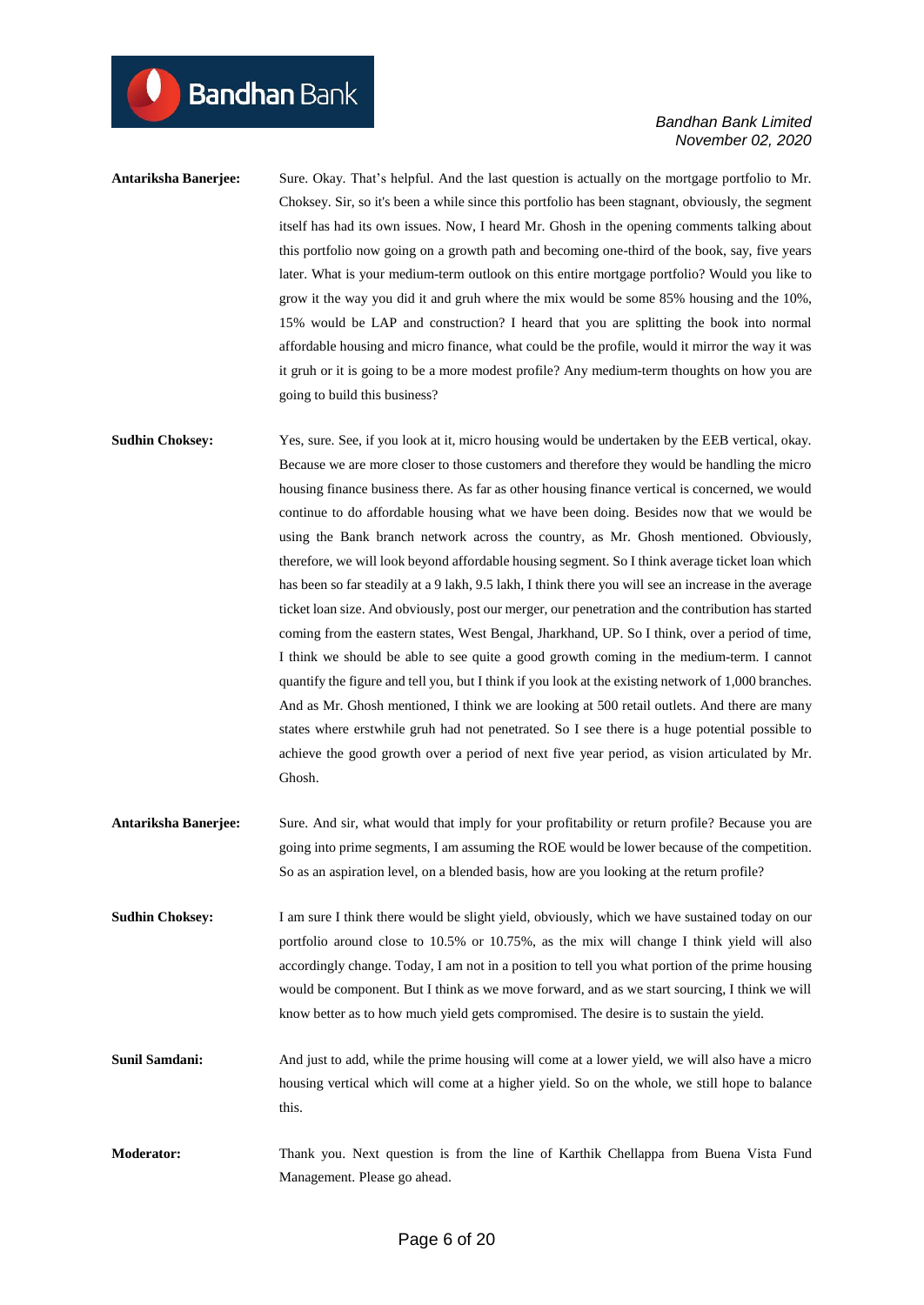## **Bandhan** Bank

- **Karthik Chellappa:** Sir, I have three questions. Firstly, the collection efficiency of about 91% by value and 95% by volume, could you give us some colour on state-wise trends, specifically which are the states that are lagging, both in terms of customers not paying as well as by value?
- **Chandra Shekhar Ghosh:** We can see on that, if you see state-wise, our West Bengal is the highest portfolio. The amount wise collection efficiency has come in October, 90% in West Bengal, but pan-India has come 91%. But if I come to the customer point of view, how many customers have paid, and percentage wise pan-India 95% customers will pay, but West Bengal has paid 96%. So, this is in one side. And if you have trend on that, we are finding it on that very good trend, 1% to 2% monthly is improving on that, the collection efficiency. That has been very good, I hope that we can reach in the next quarter a very good amount of collection efficiency, which is near to the before COVID.
- **Sunil Samdani:** And just to add, last quarter also we had mentioned that one big factor which can change the collection efficiency is running of the train in a business as usual scenario. Today, the train services are not running the way we would have liked to. Once we see these train services running, whether it takes 15 days or a month, we see close to 5% increase in our collection efficiency on the overall basis. So that's what will be a big factor or a delta to move the collection.
- **Chandra Shekhar Ghosh:** And the train that we are talking about, more is the local train, which the small entrepreneurs can like to come to the nearest city to sell their product on that, the demand is there but not availability of the local train.
- **Karthik Chellappa:** Thank you very much for this color, sir. Can you share the similar figure for Assam, both the collection efficiency and the percentage of customers paying?
- **Chandra Shekhar Ghosh:** Yes. We are seeing that a very good performance has come to Assam also, amount wise October has come 87% and the collection efficiency and the customer 88% customer also. And we also see that a very good trend we are we are looking at. And we have always mentioned many times, I can repeat on that, my last 20 years' experience, the customer behavior, customer discipline sometimes it breaks and again they are returning back after a couple of weeks or a couple of months, depends on what types of situation they face on there. So, we see that now a big crisis has come because of the COVID and also in flood or tornado, many things happen. But after that also the movement we are seeing that the customer has come to regularize on the repayment rate, that can be a big hope and we are aligned with my earlier experience on that.
- **Karthik Chellappa:** Great. My second question sir is on the EEB disbursement this quarter of about Rs. 10,000-odd crores. What portion of that would be to your existing borrowers in the form of either an emergency loan or a top-up loan?
- **Sunil Samdani:** See, just to clarify, we have not given any government guarantee loans, so to speak, right? Yes, we have changed our model from being a single loan policy and now we are allowing a top-up loan. This Top up loan is not pre-approved, WE evaluate the customers option for top up loan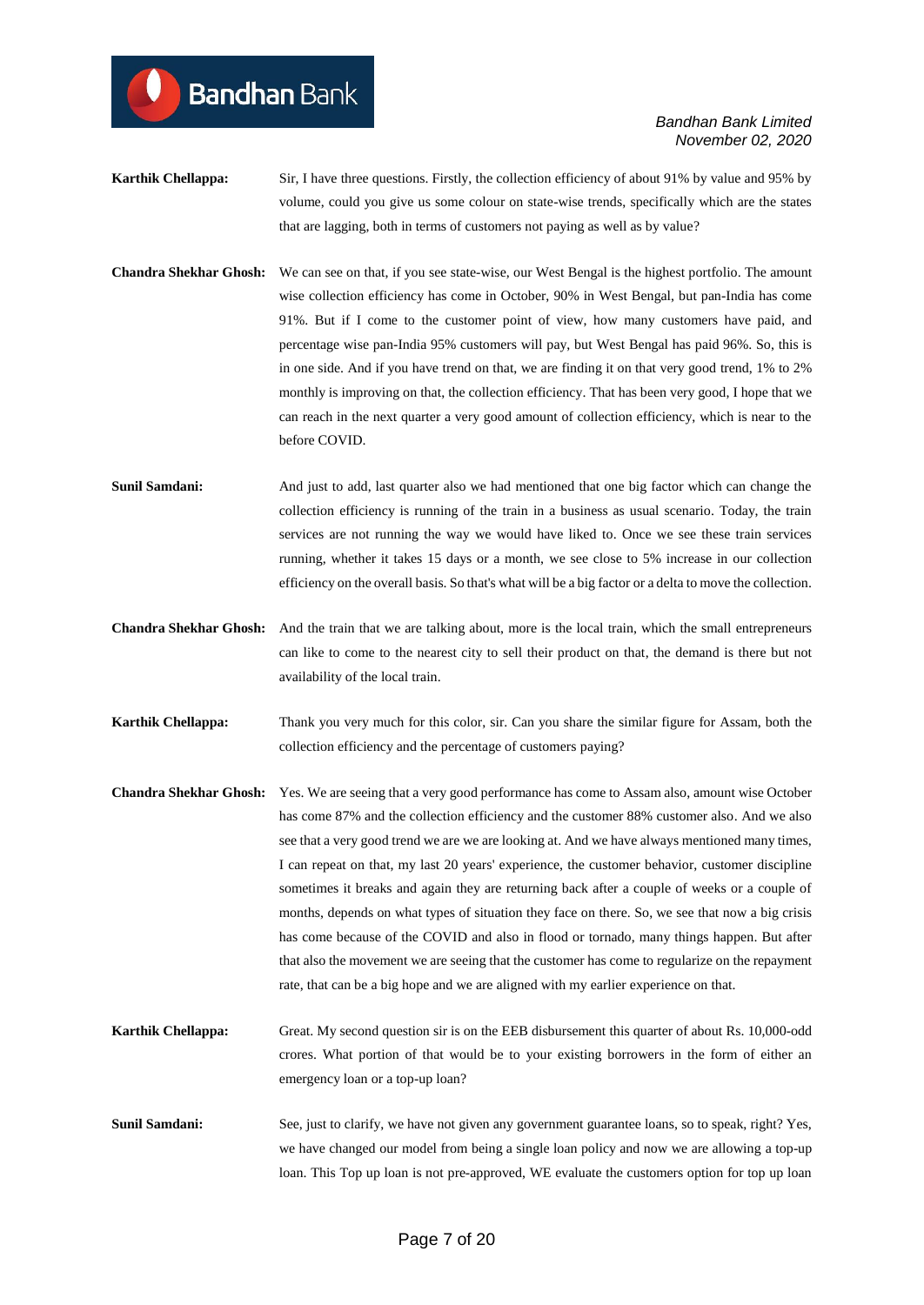as if it's a new loan. Now if you look at the number of new loans that we have given this quarter, that number stands at 2,147,261 loans, right. This if we compare it with the previous year same quarter, this was 2,127,817 loans. So, it is in line with what we used to disburse in this time of the year. The only difference now is, earlier we used to have a one loan policy where the customer used to close the earlier loan and take the fresh loan. Now we are allowing them to take a top-up loan, they need not close the old loan.

- **Karthik Chellappa:** Okay, got it. So, this quarter about 21 lakh has been the new loans, and the balance loans have actually been to existing borrowers, either in the form of a top-up loan or borrowers have completed their loan and taken a fresh loan.
- **Sunil Samdani:** Yes, so 21 lakhs is the overall loans, which includes new loans, top-up loans, everything, including the borrower who have closed the loan and taken a fresh loan. In terms of percentage, the percentage of top-up loan today stands at 7.6% of the total EEB book.
- **Karthik Chellappa:** Okay, got it. And my last question, sir, is, our total standard asset provisioning on the micro book, it stands at about Rs. 356 odd crores today, works to about 0.75% of our loans. Now, even given that in October the collection efficiency is 91%, even if this continues to improve, do you think that the standard asset provisioning that we have is sufficient? Or why have we not chosen to have a higher standard asset provisioning up front and write-back in subsequent quarters if the collection efficiency turns out to be much better?
- **Sunil Samdani:** See, there is always two thoughts, right, one will say that we take excess which we have always, in fact, we believe in up-fronting the right provisions but upfronted. So that's the policy we always believe in. Initially when the pandemic hit, we had estimated a credit cost of 3.5% for the pandemic. So, we are continuing to hold that guidance, though we are seeing a better than expected collection ratio, at a Bank level we are already ~93%. And more importantly, at a customer level we have already reached ~96%. So if ~96% of the customers who have started paying to us, if they continue to pay, then we are there as per our original guidance. We don't need to take any more provision. So, we clearly believe that things have improved and they have improved better than our expectation in terms of timing. And so for now we wish to continue. And if things continue to move this way, maybe there could be an option in Q4 to see whether we need that entire 3.5% or not.
- **Moderator:** Thank you. The next question is from the line of Kunal Shah from ICICI Securities. Please go ahead.
- **Kunal Shah:** Sir, sorry, coming back to this question of adequacy of provisioning and 3.5% credit cost. So, 3.5% is of the overall book, not the MFIs as what we were looking at in terms of the credit cost? Because when we look at the contingency buffer, as a proportion of MFI that is still at around about 4% odd, right?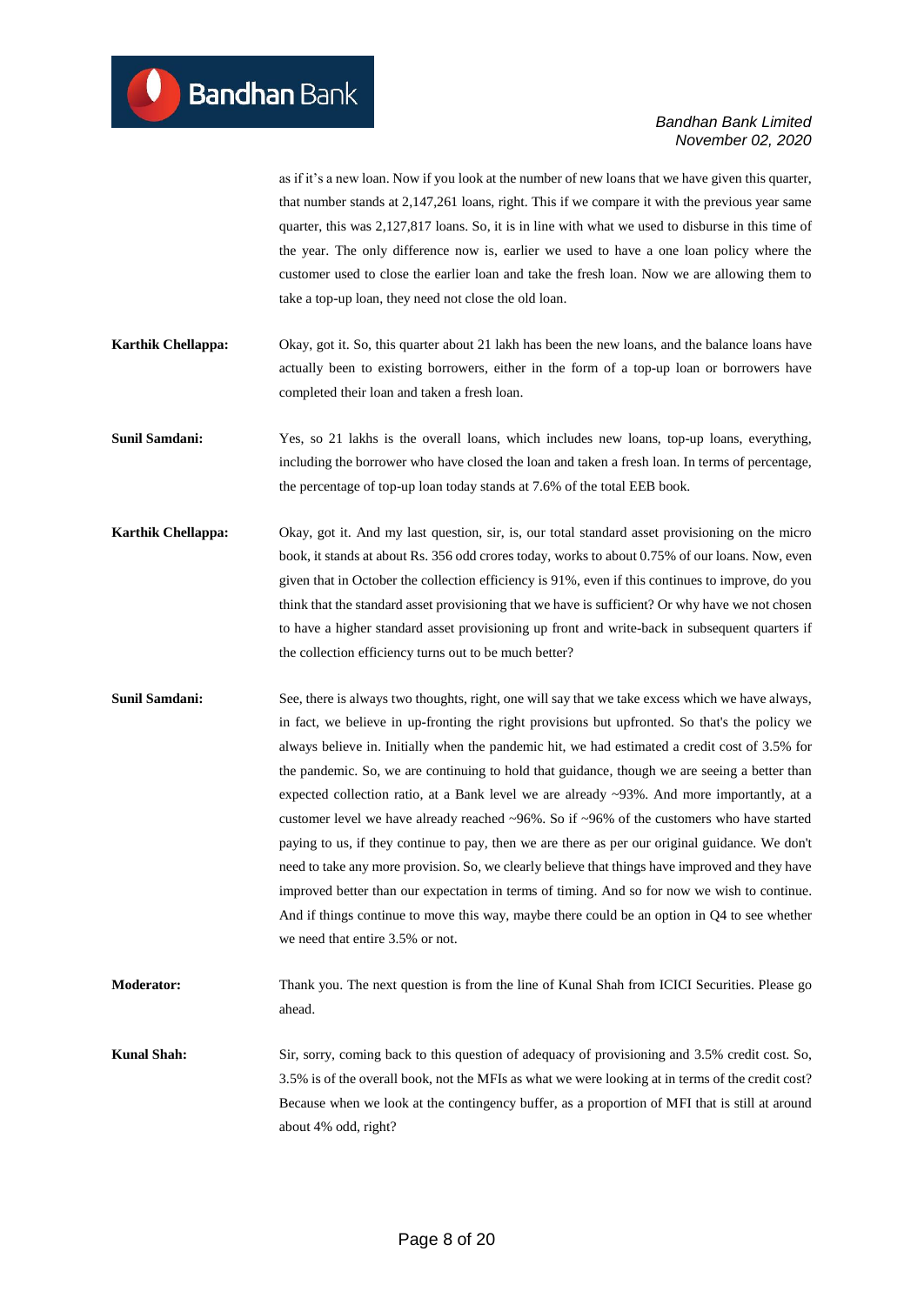|                               | year's cost. So, part of it we have already booked in the last financial year, 3.5% is what we<br>estimated as the total credit cost because of pandemic for all products put together. Against that,<br>we already have additional provision than what is required by RBI on standard and NPA asset<br>at 2.8% for now. And as we said that our collection efficiency has improved better than our<br>expectation that what we had earlier envisaged. So for now, we are continuing with guidance.<br>And as Mr. Ghosh mentioned in his opening remarks, in next 90 days, we expect to go back to<br>the pre-COVID level collection efficiency level. |
|-------------------------------|--------------------------------------------------------------------------------------------------------------------------------------------------------------------------------------------------------------------------------------------------------------------------------------------------------------------------------------------------------------------------------------------------------------------------------------------------------------------------------------------------------------------------------------------------------------------------------------------------------------------------------------------------------|
| <b>Kunal Shah:</b>            | Sure, and secondly, in terms of the top-up loans, you mentioned 7.6% of the book. But in terms<br>of the customer base, how much would that be in terms of the number of customers whom we<br>would have given the top-up loans? Because that quantum would be still lower than the<br>outstanding, so if I were to just look at it in terms of the number of customers?                                                                                                                                                                                                                                                                               |
| <b>Sunil Samdani:</b>         | In terms of number of customers                                                                                                                                                                                                                                                                                                                                                                                                                                                                                                                                                                                                                        |
| <b>Kunal Shah:</b>            | Sir, proportion of customers to whom we would have given top-up loans.                                                                                                                                                                                                                                                                                                                                                                                                                                                                                                                                                                                 |
| <b>Sunil Samdani:</b>         | Yes. So that is about $\sim$ 12%                                                                                                                                                                                                                                                                                                                                                                                                                                                                                                                                                                                                                       |
| <b>Kunal Shah:</b>            | Okay. And if we have to look at it in terms of any sort of lower interest rates are customers<br>seeking, or may be whatever is the EMI getting added or pushed back, they are still willing to<br>continue with the existing interest rates?                                                                                                                                                                                                                                                                                                                                                                                                          |
| <b>Chandra Shekhar Ghosh:</b> | There we are continuing the existing interest rate.                                                                                                                                                                                                                                                                                                                                                                                                                                                                                                                                                                                                    |
| <b>Kunal Shah:</b>            | Okay. So, there is no change in terms of the interest at all, maybe with this six months or what<br>they would be further seeking an extension as such?                                                                                                                                                                                                                                                                                                                                                                                                                                                                                                |
| <b>Sunil Samdani:</b>         | I didn't get this question, could you please repeat, Kunal?                                                                                                                                                                                                                                                                                                                                                                                                                                                                                                                                                                                            |
| <b>Kunal Shah:</b>            | Sir, I am saying maybe since the interest rates are on the higher side, and the accumulation really<br>hits them, so are customers, maybe when we are going in for the collections and when we are<br>resetting the entire EMI, are the customers seeking for the lower interest rate or it continues at<br>the way wherein the tenor was contracted for, maybe the rates that were contracted for?                                                                                                                                                                                                                                                    |
| Sunil Samdani:                | So, in EEB business, it is the erstwhile microfinance, we never compound the interest, right. So,<br>we have never charged interest on interest. So, the question of resetting interest rate does not<br>arise or the EMI does not arise. And even otherwise, we are the lowest cost lender, so we have<br>not heard a single instance in the field where they are pushing for interest rates or any change.                                                                                                                                                                                                                                           |
| <b>Kunal Shah:</b>            | Sure. Sir, it is a mere extension with the same EMI?                                                                                                                                                                                                                                                                                                                                                                                                                                                                                                                                                                                                   |

**Sunil Samdani:** Right. So, what we are seeing is we took the pandemic cost, we are not saying this financial

**Chandra Shekhar Ghosh:** Yes, same EMI we are collecting.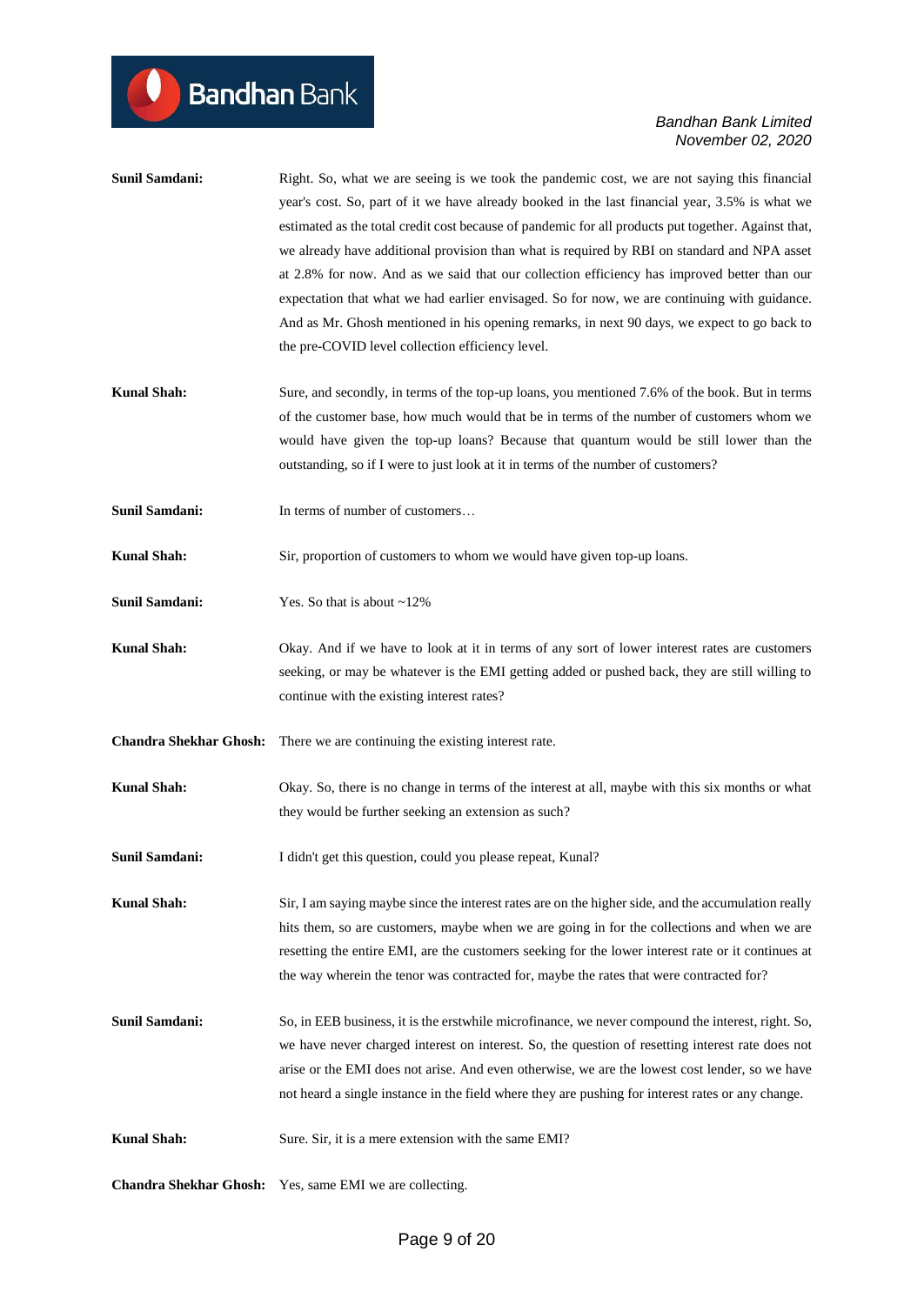- **Kunal Shah:** Sure. And one last question in terms of the addition to employees, so they were like 4,000-odd during the quarter, no doubt Mr. Ghosh also articulated that we are building up the human capacity. But the way in terms of the branches we have added on the employee side, are we more or less done or that will also continue at such a huge pace? And finally in terms of this addition, what is the kind of impact it can have on cost-to-income?
- **Chandra Shekhar Ghosh:** If you see that there are two things in here, one thing is that we are going to open 574 new branches. So whenever we are opening on that, before the opening we would like to recruit the people and give them to existing branches to build up their skill and understand the culture and the working environment, everything on that. When they are feeding on that, and new branch opens, they will be transferred from this branch to that branch. Then automatically it will be absorbed by the new branches. So, this is the way we are making on that. So it will not matter on that cost ratio.

**Kunal Shah:** Okay. So on employees, it's more or less done, branches will be over the quarters?

- **Chandra Shekhar Ghosh:** Yes. And whatever the number is needed, that is the gap, because we cannot like to open all branches stopping at a time, whatever we have open for the time being to collect the money from the splitted group, so there is a need on that, the extra staff support is needed. Some staff is going to the COVID affected, we can give staff there. So, this a different situation, we can give the staff support to them. And gradually, when the new branch will open, will be transferred on that extra staff from that.
- **Kunal Shah:** Sure. And one last question in terms of the second half growth, normally what we see over last two, three years, are we confident of maintaining that, given that we have invested in the franchise, collection efficiency is great, so now should we get back to that kind of maybe quarteron-quarter growth which we see every year in the last two quarters?
- **Chandra Shekhar Ghosh:** Yes, we will be. Because you know that always the last two quarters business growth is coming better than first two quarters, and which will happen after Pooja, and Pooja is showing very good performance. So that I have very hope on that, the next two quarters business also will come on that in a good way.

**Moderator:** Thank you. Next question is from the line of Nitin Agarwal from Motilal Oswal. Please go ahead.

- **Nitin Agarwal:** So, first question is like, what are the key criteria's that we follow while extending top-up loans? And how does this differ versus the earlier practice? And secondly a clarification. Have we seen any change in MFI business operations to ongoing state elections in Bihar? I am asking this because next year we will have elections in West Bengal as well, so just following on this.
- **Sunil Samdani:** To you first question on how we assess the top-up loans, as I said, it's just a facility that we have offered to our customer which is already prevalent in the industry, Bandhan was the only exception. And the reason we started it during this time, because we thought it's a good time to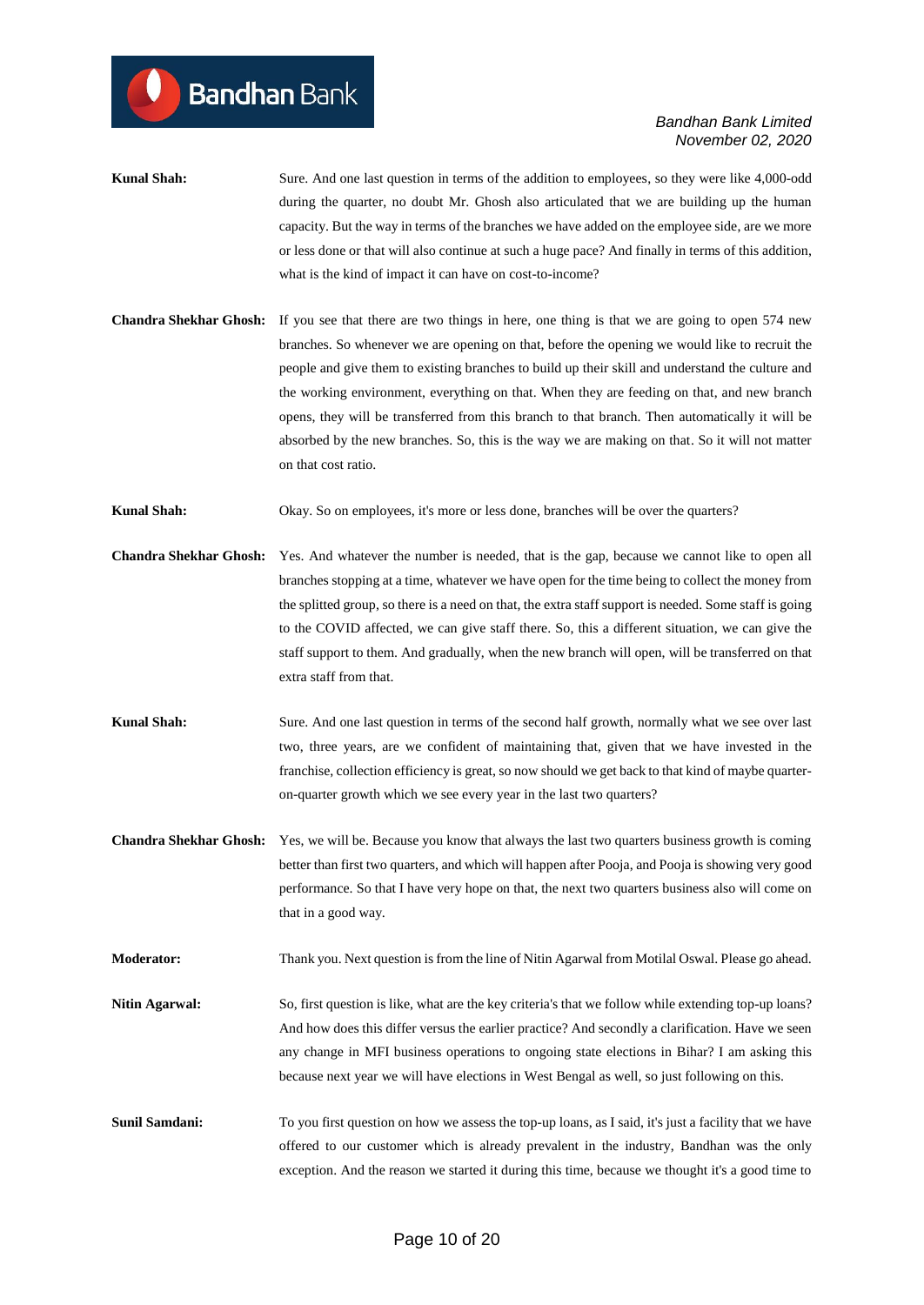|                        | start where we don't need to put more pressure on the customer to repay the entire amount to<br>take the fresh loan. And two, we saw that competition used to take advantage of our policy of<br>one loan and they used to give top-up on our behalf. So, these are the two primary reasons why<br>we started it. In terms of the assessment, it is in the same line as if we were to give them a fresh<br>loan. Because this is in lieu of a fresh loan. So, all those assessments that is required to give a<br>customer a fresh loan is done for the purpose of top-up loan as well. The conditions like the<br>customer has to be regular, he should not have missed the single instalment, the credit repayment<br>capacity, overall indebtedness, so all those criteria are still considered at the time of top-up loans. |
|------------------------|---------------------------------------------------------------------------------------------------------------------------------------------------------------------------------------------------------------------------------------------------------------------------------------------------------------------------------------------------------------------------------------------------------------------------------------------------------------------------------------------------------------------------------------------------------------------------------------------------------------------------------------------------------------------------------------------------------------------------------------------------------------------------------------------------------------------------------|
| <b>Nitin Agarwal:</b>  | Okay. And secondly, on Bihar state elections, any change in operations that you see because of<br>that?                                                                                                                                                                                                                                                                                                                                                                                                                                                                                                                                                                                                                                                                                                                         |
| <b>Sunil Samdani:</b>  | One of the state where we have seen an improvement in collection efficiency higher than the<br>national average. In fact, post the floods, Bihar state has really come up very well. And in terms<br>of number of customers, almost 99% of the customers have started paying their instalment in<br>Bihar. And in value terms, it has touched 97%. We don't see a challenge there, and these are<br>October numbers which is the election fever.                                                                                                                                                                                                                                                                                                                                                                                |
| <b>Moderator:</b>      | Thank you. The next question is from the line of Arjun Bhatia from Makhrana Advisors LLP.<br>Please go ahead.                                                                                                                                                                                                                                                                                                                                                                                                                                                                                                                                                                                                                                                                                                                   |
| <b>Arjun Bhatia:</b>   | For your micro book, what percentage of disbursements would be to existing customers for pre-<br>closure of loans? And directionally, how has this pre-closure rate moved?                                                                                                                                                                                                                                                                                                                                                                                                                                                                                                                                                                                                                                                      |
| <b>Sudhin Choksey:</b> | We never give loans to pre-close the loan. In fact, our policy is, the customer has to close the<br>loan first and there is a cool off period of two days, and after that we give a fresh loan.                                                                                                                                                                                                                                                                                                                                                                                                                                                                                                                                                                                                                                 |
| <b>Arjun Bhatia:</b>   | Got it. No, that's what I meant. So, after that cooling off period, what would be that number?                                                                                                                                                                                                                                                                                                                                                                                                                                                                                                                                                                                                                                                                                                                                  |
| <b>Sudhin Choksey:</b> | So, typically, if you see, we keep adding 15% to 18% new customer every year. But since it's a<br>one-year loan, the entire loan gets recycled in one year. So, about 80% of the customer loan goes<br>to the existing customer in a year's time.                                                                                                                                                                                                                                                                                                                                                                                                                                                                                                                                                                               |
| Arjun Bhatia:          | Okay. And just on this new strategy of growing the commercial Banking or MSME piece, so,<br>one, where do you feel the need for this? Is this more because you feel maybe MFI is reaching<br>some saturation level or some ceiling level and you want to branch out into other areas?                                                                                                                                                                                                                                                                                                                                                                                                                                                                                                                                           |
| <b>Sunil Samdani:</b>  | No, this is in line with the strategy that we have always spoken about, right. We always said that<br>we want to move our high vintage micro banking customers to an MSME segment and migrate<br>them to the next level. So, that is exactly what we are doing. Once we give an individual loan to<br>these customers, the next stage is to migrate them to MSME. The idea was twofold. One, these<br>are vintage customers, their business has grown beyond micro banking, these are the customers<br>who have been with us for 10 years, why lose this business to competition. And in fact, we can                                                                                                                                                                                                                           |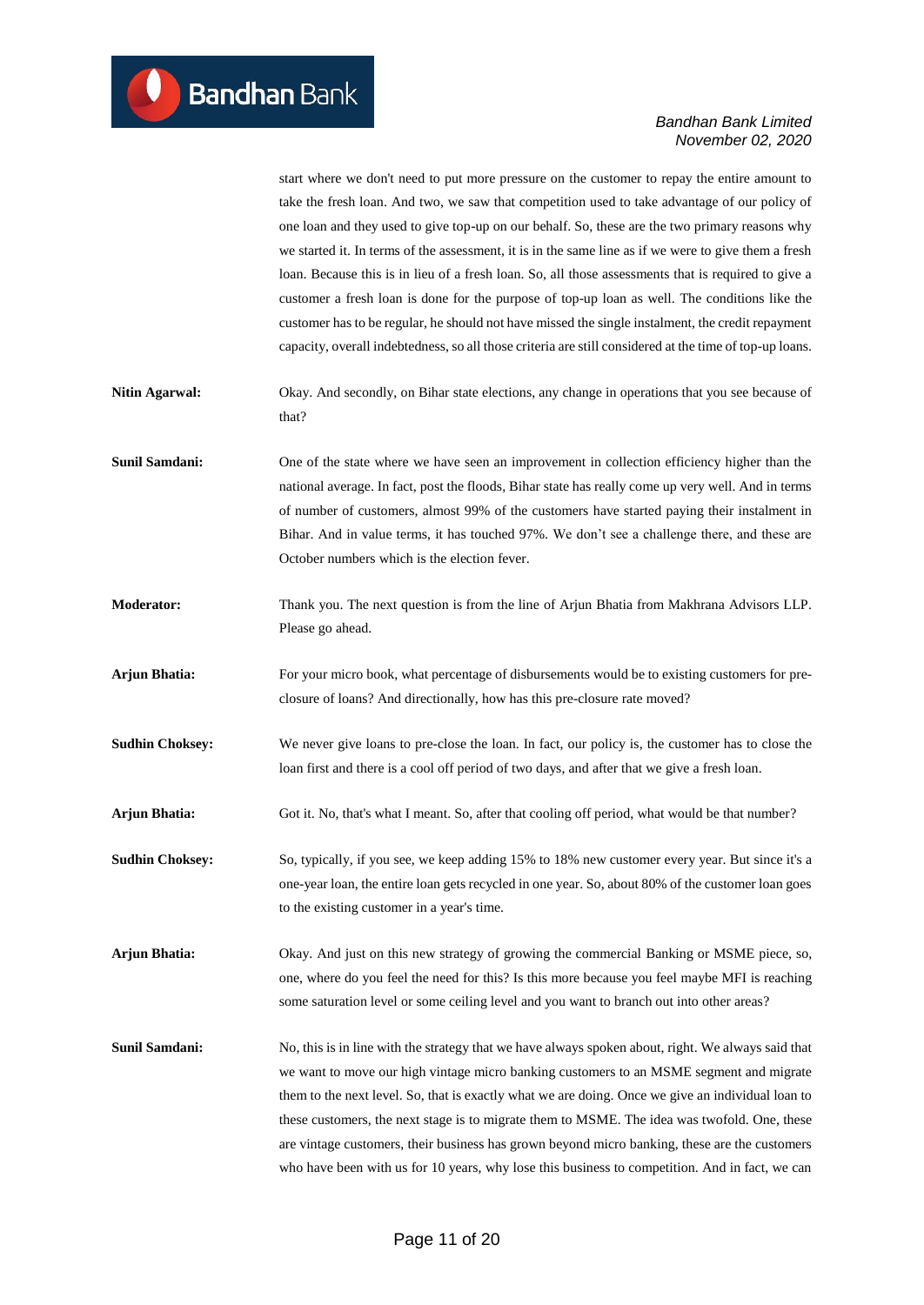be a sole banker which will not only give us the entire business, but also a better control on credit and their leverage position.

**Chandra Shekhar Ghosh:** And gradually also we are strengthening to assess the risk of the customer, because we cannot like to continuously in the group loan with their group process system on that. So, when this customer is coming as a big, and they also have a need and a bigger support, they are going to the multiple of the lenders to take the loan and are not assisting properly on that. So better on that if we can process the assessment of this, the risk of this customer, and accordingly we will provide on that. And that is a big opportunity for us to grow the business and also mitigate the risk of the business.

- **Arjun Bhatia:** Right. So one is, growing with your existing customers. But I think another part of the strategy would also be to acquire new MSME customers because, historically, we see on a very top-down level business growth, income growth or job growth in India has not been very, very strong. So I guess, another part of the strategy would be to acquire new customers. So on that part, what sort of advantages do you think Bandhan has, especially outside of your core stronghold of northeast to really grow this MSME piece versus other lenders in this space?
- **Sunil Samdani:** Our presence has moved beyond East India almost 10 years back, right. And our strength is our deep distribution, which is where we believe that we have the opportunity to pick and choose customers. There is enough opportunity in rural India today for the MSME segment to pick and choose those customers. The key is to build a right process and system which is what we have done over the last two years when we were building this individual loan. These individual loans today, even in the COVID environment, our collection efficiency is at ~98% level. So that gives us the confidence that we can replicate this system and processes across India and tap this opportunity.
- **Moderator:** Thank you. The next question is from the line of Saurabh Kumar from JP Morgan. Please go ahead.

**Saurabh Kumar:** Sir, two questions. One is, this interest on interest, the Reserve Bank waiver, is it allowed for your microfinance customers? So, that clarification I wanted, and what is the amount right now. And the second is on Slide 25 where you outline your five-year loan book mix, I just want to know what it does to your return on assets. So, clearly as the micro banking mix comes down, would it be fair to assume that your the ROA also kind of compresses down? Thank you.

**Chandra Shekhar Ghosh:** If you see that ROA part I mentioned from my microcredit life and today, microcredit life also we are charged on that, that 22.4%, now we are charging 17.95%. Till now my ROA is very good way maintained on that, that is 3.5% to 4% on that. So, we see that when the Bank has been like to growing more, their efficiency of their employees has been increased and customer growth has been coming on that. That have been help to the Bank to get the good ROA on that and also the NPAs are minimized on that. So, we feel that whatever the new vertical we are going to expand in next five years, we are keeping in mind that if we face this type of issue we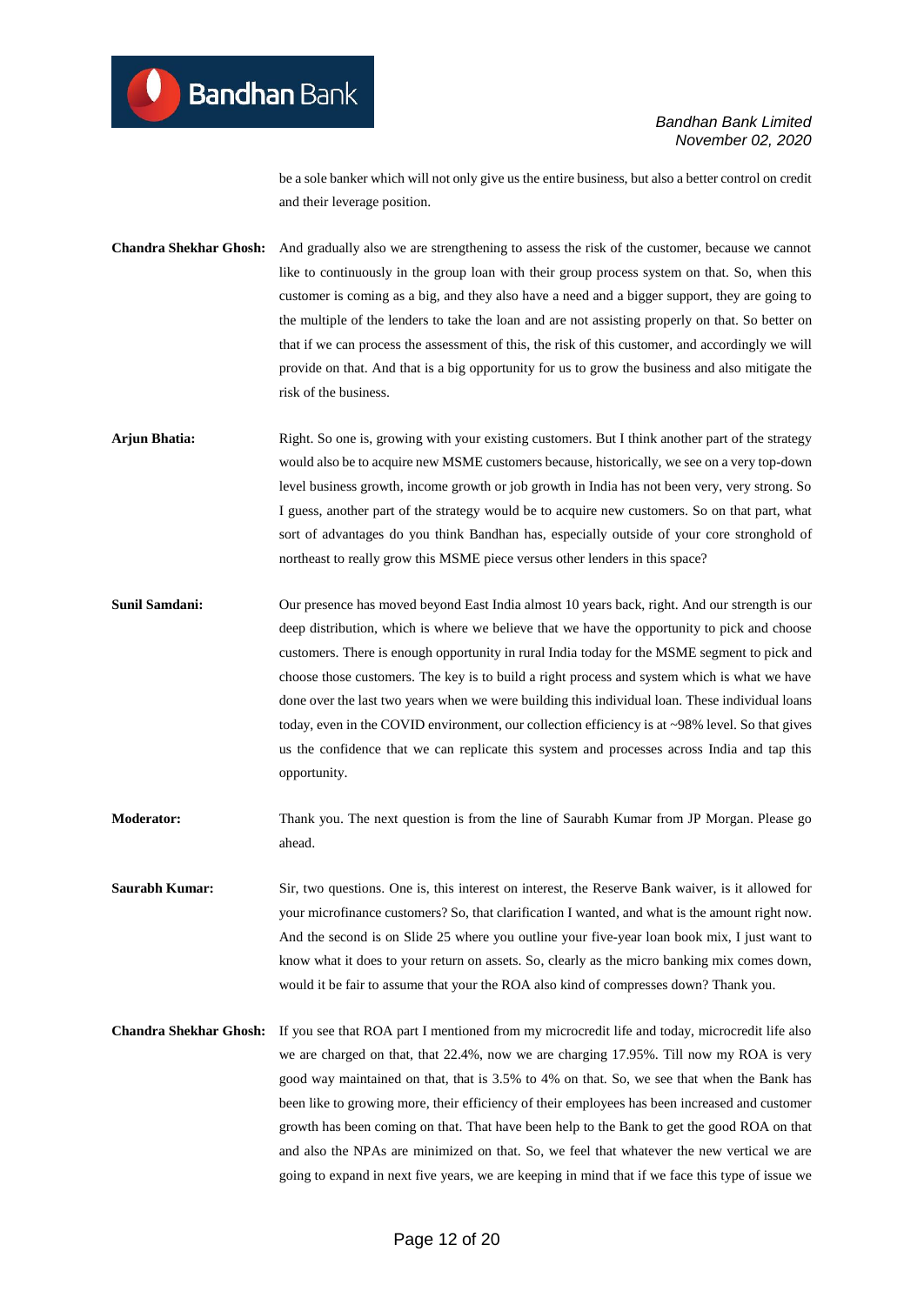will be aligned on that way, and accordingly we are making on that. Because you see that one kind of the banking service as a corporate, so the total that is coming and that is a very, very, very low ROA on that. But if you see that at the bottom of the pyramid, the microcredit and a little bit higher level, which is not in the corporate, mid-corporate, likely the small corporate, all together if you see that, that is a big opportunity on that to grow the Bank and to maintain this ratio. I feel that it can be possible.

**Saurabh Kumar:** Okay, thank you. And the interest on interest part, Sunil or Hiren, what is the total amount and is the waiver allowed?

**Sunil Samdani:** Firstly, interest on interest benefit is applicable to all customers, so that has been very clearly clarified by the government. Even we have to offer this benefit to customers where we are not compounding. So, even if the customer is not charged compounded interest, we still have to offer them this benefit. That's what the RBI circular and the FAQ clarify. So it is applicable to all across all segments. And it will be applicable to 99% of our customer base, which is less than 2 crores. And in terms of quantum, we are still working on the exact amount. But we believe at a Bank level that quantum will be around Rs. 110 crores odd.

- **Moderator:** Thank you. Next question is from the line of Sameer Bhise from JM Financial. Please go ahead.
- **Sameer Bhise:** Just wanted to ask, what is the size of the individual micro loan book? I think it was around Rs. 22 billion last quarter, basically customers with larger vintage?
- **Sunil Samdani:** This would be around 2700 crore

**Sameer Bhise:** Okay. And secondly, what was the write-off for the quarter in the microloan book?

**Sunil Samdani:** Rs. 109.21 crores.

**Moderator:** Thank you. The next question is from the line of Nishant Shah from Macquarie. Please go ahead.

**Nishant Shah:** I have like three or four questions. So, firstly, could you explain the difference between the erstwhile small enterprise loans, SEL which you used to classify, between that and the microfinance individual that you are now showing as a part of the EEB book, and the TDOD book which you are now showing under detail, what is like the characteristic difference between these three portfolios, either in terms of like ticket size or type of customer or something?

**Chandra Shekhar Ghosh:** The first point on that, you see that whatever the SEL, we called it in the vertical under the commercial banking, these all customers are coming from the market, not a microcredit promoted customer. And under the EEB and whatever the customer we are talking about, the individual loan, that is only the customer who are promoted from the group loan to the individual loan. And ticket size, if you see that the microcredit ticket size as a disbursement point of view, 1.65 lakhs to 1.75 lakhs. And if I come into this SEL, that is in 3.5 lakhs.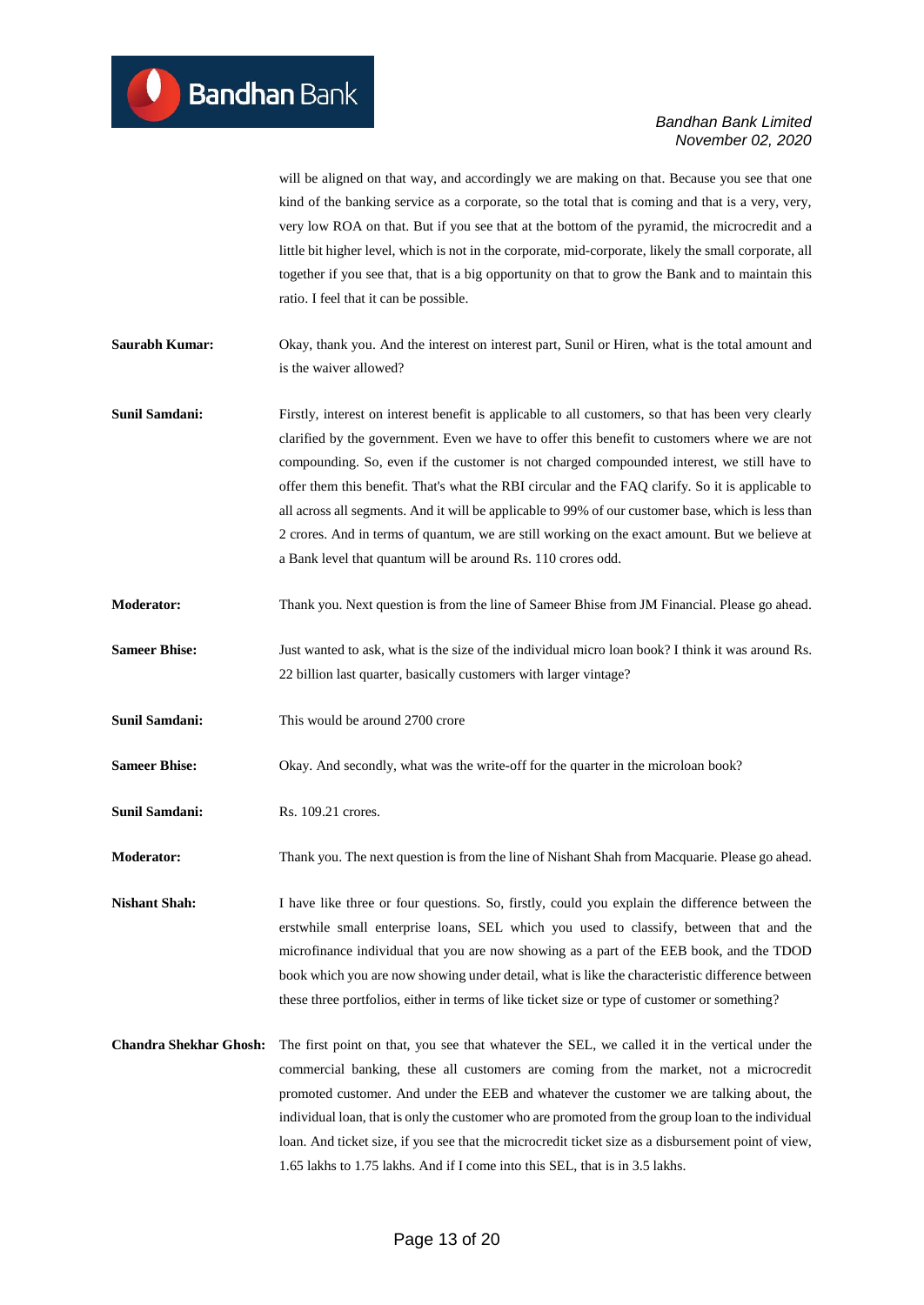- **Nishant Shah:** Okay, perfect. Second question on just a broader kind of diversification that you are talking about. In the south or in like west or some of these relatively newer geographies that you are planning to enter, sort of have like a last mover kind of a disadvantage in terms of like you are going to be competing against well entrenched players. So what does that do to your cost-toincome, to your cost outlook for the microfinance pool? Because all the advantages that we had in the core geographies, we will probably have those disadvantages heading into some of the newer geographies. So, could you talk about that a little bit?
- **Chandra Shekhar Ghosh:** There is no geography where we are new, actually, we have a presence, but presence is not that much big like in Bengal or Assam or like that. So, we like to open the branches more in that areas. And we had a good plan earlier, so that we are gradually increasing the capacity of the people in those branches. When it will be open, so those old branch staff will be transferred to the new branch and the new staff will be joined in there. So that can help to maintain the costto-income ratio or cost-of-operation ratio in the bank on that. So we are practicing in such a way, where it cannot be like too big jump of the cost of operation will come on the bank.
- **Nishant Shah:** Okay. And just one last data keeping question. Could you quantify what is the zero day par in Assam for this quarter and the last couple of quarters, please?
- **Sunil Samdani:** Our collection efficiency in terms of, for Assam, particular state, we will have to come back to you. But overall, our second class had been in the range of around 20% to 23%.
- **Nishant Shah:** Okay. And do you expect like, some bit of problems to occur over here, because the industry data seems to suggest that all these overdue accounts are progressively moving towards the 180 day plus kind of overdue buckets and likely to be written-off. So what are the kind of write-offs that you have done in Assam so far? And what do you expect to go in the future?
- **Sunil Samdani:** See, as we mentioned earlier, our collection efficiency in Assam has reached 87%. And about 88-89% of the customers that started repaying. So we see a month-on-month improvement in Assam, and we don't see any reason to be panicking so much about Assam. Yes, it is below the national average and there are reasons to be below the national average, because this is one state which had CAA impact, it was coming out from the CAA impact and then immediately there was a big flood which hit the state of Assam. And this is also one of the state, , which had extended lockdown.. Now, clearly we are seeing a month-on-month improvement. rower, once upon a time they were very big, regularized their portfolio. In times if some crisis has come, they will take some time on that, but I saw that the maximum number of borrower returned back and sometimes maybe the three months take the time or someone will be six months take the time. So, that is the one point which I learned from my past experience of the microcredit borrower. And these are the people, if you keep in mind on them, they do not get the access of credit other than the lenders. So that is very keen, they will like to return back to, again, start their business or running their business, go to the moneylenders to take the loan for 100% interest rate. So they know that matter, but there will be if some crisis has come that they will be take some time, but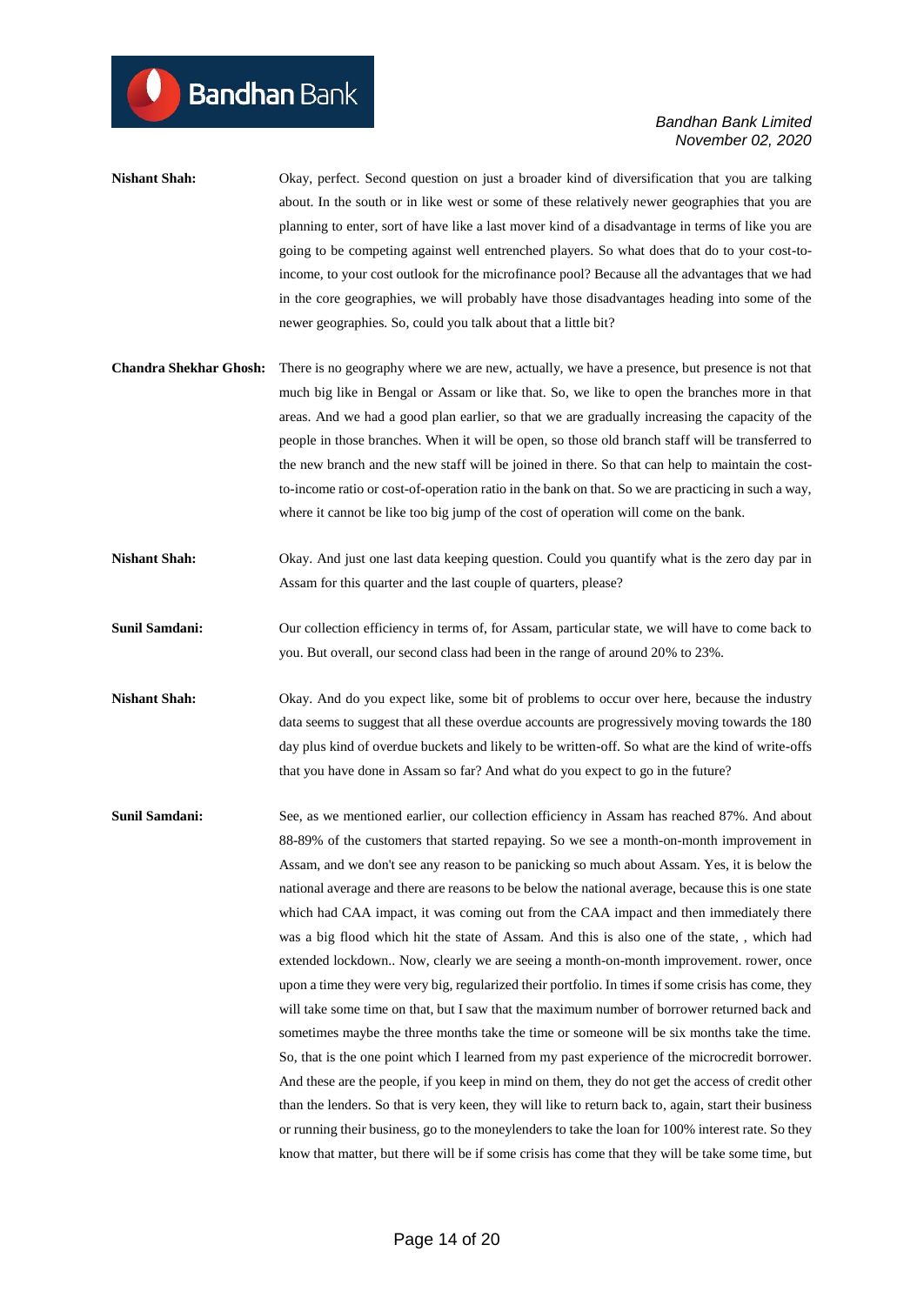gradually they are returning back and they are returning back very earlier compared to the other industry. So that is my confidence on this borrower, I honor this borrower on that.

- **Moderator:** Thank you. The next question is from the line of Anand Dama from Emkay Global. Please go ahead.
- **Anand Dama:** Sir, the collection efficiency that we have seen in the month of September and now in the month of October, there is hardly any improvement, I mean, just about 1% that we are seeing in the whole month. So, why is that so slow, despite we had much of business normalization happening in the month of October?
- **Sunil Samdani:** So, just to correct, the improvement is 2 percentage points and not 1. And as we mentioned at the beginning of the call that the one big factor which can impact the collection efficiency in a big way is starting of trains. So, the day we see the train services functioning in a business as usual scenario, we will see a big jump in the collection efficiency. Because there are a lot of businesses which are dependent in and around the movement of train, either for their supply chain or their businesses are in and around the train station
- **Anand Dama:** So, when do you expect that to happen?

**Chandra Shekhar Ghosh:** So, this will depend on government, we expect it to start soon.

**Anand Dama:** Sir, if some locations would have happened or some sense that we have?

**Chandra Shekhar Ghosh:** We earlier expected in October, before Pooja they can be open, but they are a little bit scared about it, maybe the Pooja or Diwali more people will be gathered. So that they have not opened as per my knowledge. So, hope after the Diwali maybe they can be observed and they can be open.

- **Anand Dama:** Sir, I mean, we will see some more improvement happening in the month of November, hopefully. And by the end of November and turning into December, I think is when we will have to mark these accounts for NPA, which you are not able to collect, right?
- **Chandra Shekhar Ghosh:** I am coming on that point. We cannot be expecting that overnight everything will be changed and coming to this 5% or 7%, because in the beginning if you see in the September when they opened this COVID unlocked in the beginning of June, and 69% collection efficiency has come on that. And that is a very first growth has come. The second quarter it has come to 92%. And the next part, whichever another 8% or 7%, it will be a little bit not that fast will become on that, because it is will also depend on some circumstances of the area on that, in that train and city to state to state there is a no transport is making on that, if you see that Bengal is a hub of that, some of the small entrepreneurs they are produce a lot of garments items and selling to the Calcutta and Assam, Tripura and Bihar, Odisha, people will come to buy in a bulk and selling to their state, they are not also coming on that. So, a lot of circumstances will depend on that.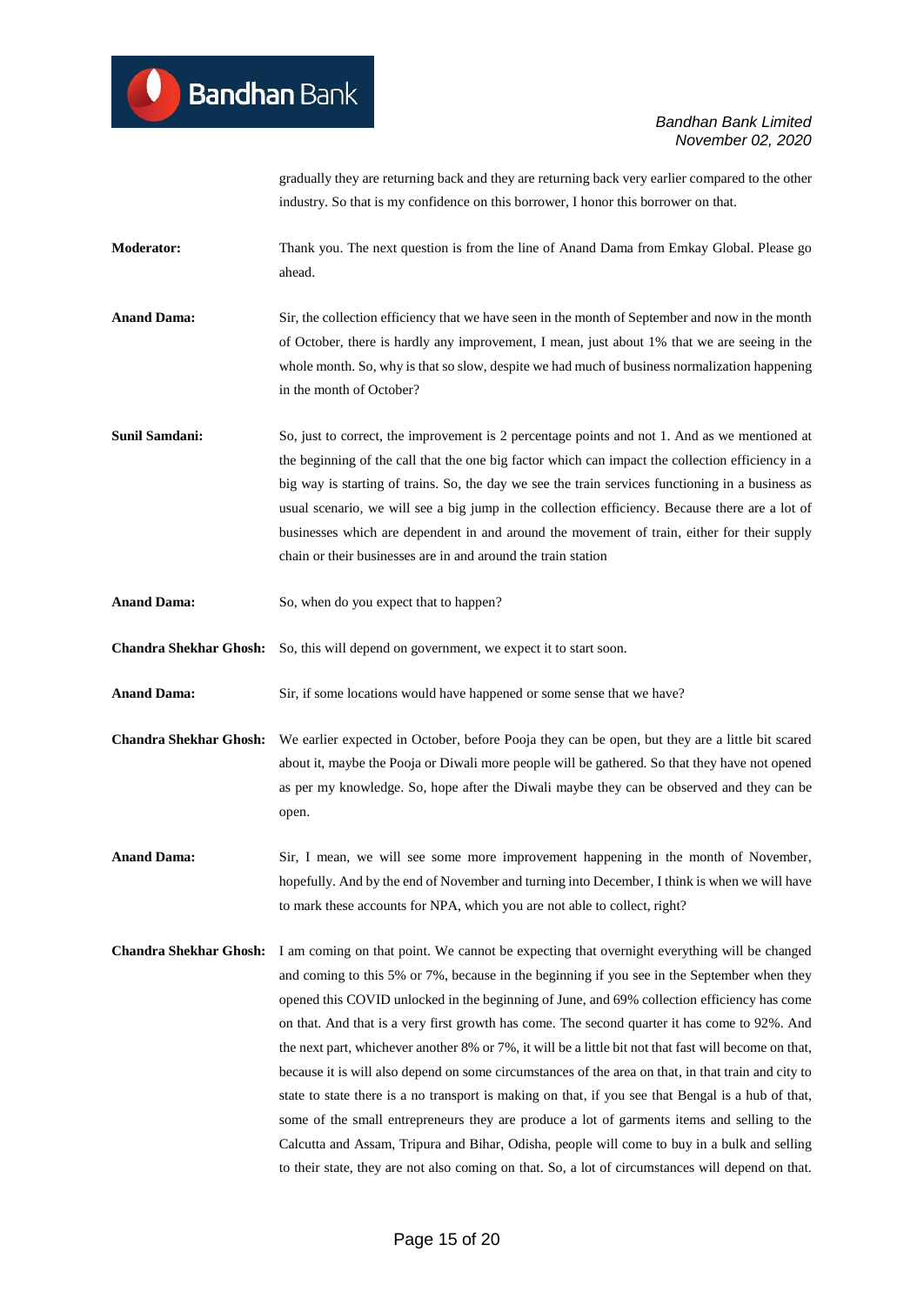So, I feel that that will be not coming to this jump from that to 98%. I expect on that that in the next 90 days it will become as in very near to before COVID situation.

- **Sunil Samdani:** See, what is also important to note here is that 95-96% of the borrowers have started repaying, right. And as Mr. Ghosh initially mentioned that it is the discipline based credit. The fact that they have shown that credit culture to come ahead and pay, we are confident that as these customers have already been activated, we would be able to recover the 95-96%. And so the better way to look at is, how many customers are paying.
- **Anand Dama:** So basically, customer number is more important. And you believe that the part payment customers also would come up with**….**

**Chandra Shekhar Ghosh:** That is showing their interest to repay the money.

- **Anand Dama:** Sure. And sir, the number of banking outlets like you said, that you want to open in Southern India, northern India and West, so these are the branches that you will have or it will be a smaller version of the branches that you will have, which will largely collect the liabilities and distribute some assets?
- **Chandra Shekhar Ghosh:** It is a mix of both, some of the micro banking, which is called the banking unit and or some of the bank branch. Because with every three to four microcredit branches will need one Bank branch. So accordingly, it has been proportionating on that.
- **Sunil Samdani:** If we look at last three years, we have been adding our distribution network by about 10% to 15% every year. So this is in line with the same strategy, we have been able to manage our costs despite adding those distributions every year-on-year 10-15%. So we don't see any reason why this year should be different.
- **Anand Dama:** So how many branches that we will be opening up which are people led branches?
- **Sunil Samdani:** So about 100-odd out of these will be the full-fledged branches and the rest will be the small branches or the micro banking units or the EEB branches.
- **Anand Dama:** And now in terms of approvals from RBI, is there any restriction that is largely...
- **Chandra Shekhar Ghosh:** All restrictions are withdrawn by RBI.
- **Anand Dama:** Okay, that is helpful. And so is on your compensation as well, right?

**Sunil Samdani:** Yes.

**Moderator:** Thank you. The next question is from the line of Akruti Thakkar from Goldman Sachs. Please go ahead.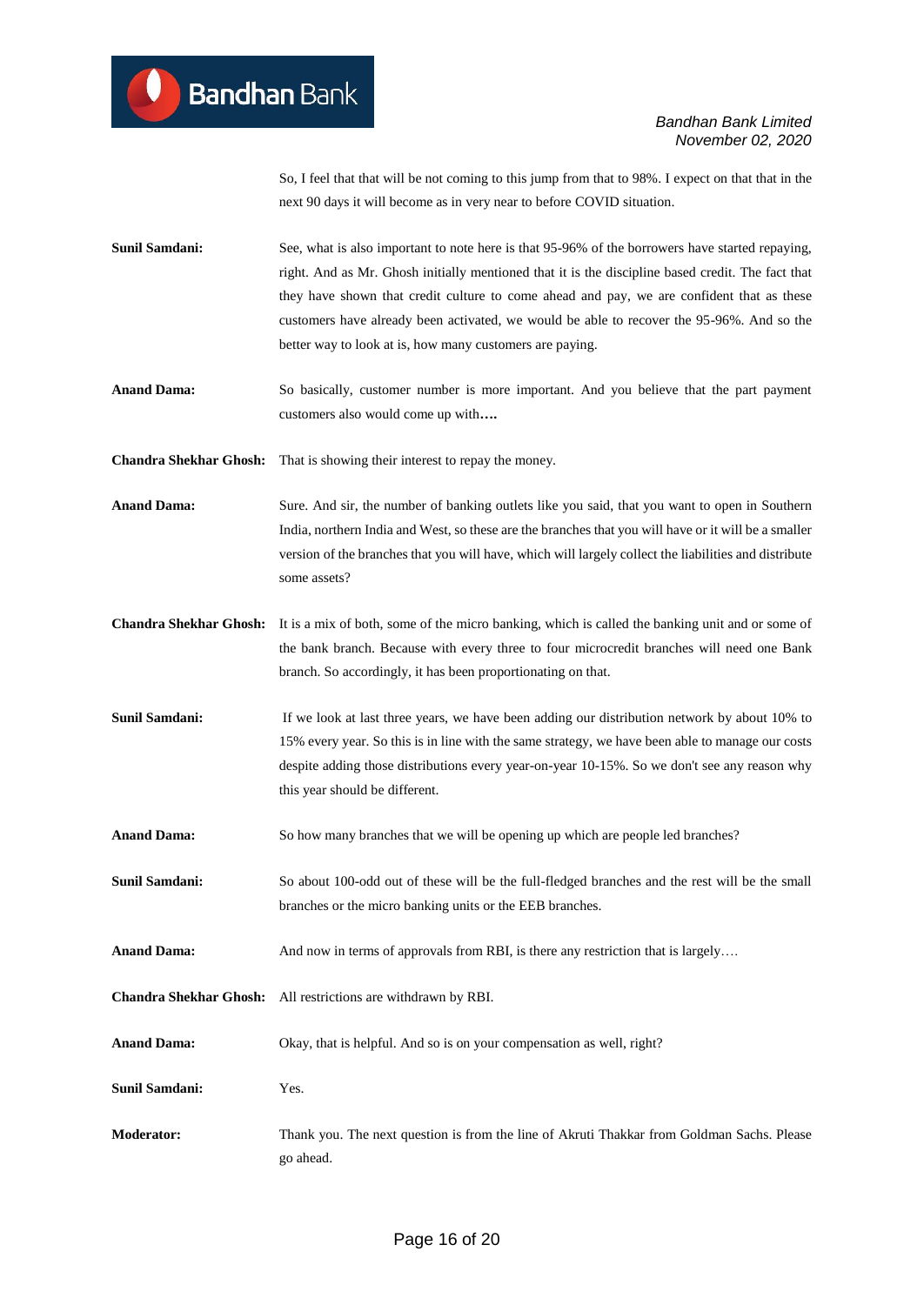# **Bandhan** Bank

#### *Bandhan Bank Limited November 02, 2020*

- **Rahul Jain:** Good evening, everyone. This is Rahul here. Sunil, just to start with, I have actually got a couple of questions, so will keep it quick. So, can you just tell us the average ticket size of the top-up loans that we are giving, the last two quarters so?
- **Chandra Shekhar Ghosh:** ~Rs. 35,000.
- **Rahul Jain:** Okay. And this is lower than the normal average disbursal that we do in a quarter typically, which is about Rs. 50,000 to Rs. 60,000?

#### **Chandra Shekhar Ghosh:** Yes.

- **Rahul Jain:** Got it. Sir, the other question was, since 95% of the customers are paying versus in terms of value it is 91%, does it indicate that some customers are making payments? Let's say, if they have got Rs. 500 of instalment due in a week, they are paying about Rs. 200, Rs. 300, whatever they are able to? Or it is that 95% customers are making full payment which equates to 91% in terms of value?
- **Sunil Samdani:** No, there is a part payment element here.

**Rahul Jain:** Okay. Yes. So, basically the customer behavior is definitely there, just that as a purchasing or whatever, income improves, they actually will, that was the reason I was asking. The other question was with regards to restructuring, Sunil, any thoughts, what category of loans could restructure and what the amount could be, any rough sense? Even though I appreciate the point about the cost of risk or the provision that you have already taken, but just wanted to understand on the restructuring angle, would you be doing any or will microfinance customers be eligible for micro customers? I mean, I was curious, why you have changed the name, but, yeah.

**Chandra Shekhar Ghosh:** We have changed the name because under this, EEB will be like to go into this, because micro banking means people feel that it is a group loan. So, actually under the EEB not only the group loan, it is the individual loan, there is a micro housing loan, there is also deposit we are developing on that branch, so that is there. We can say that as a combo branch like on that, they will be catered low income and medium income level customers who are taking micro credit loans but not taking micro credit loan. They can like to get to the banking service from this unit. For that reason, we are mentioning it as emerging entrepreneurs, the banking unit of that, banking vertical. So, this is the objective.

**Rahul Jain:** Very useful, sir. But any thoughts around restructuring, sir, how would you think about it?

**Sunil Samdani:** As far as restructuring goes we have never done restructuring till date. The way we look at restructuring is, a customer who is paying part instalments needs 2-3 months more to close the loan more than the scheduled closure date, it is limited to that, not beyond that. And as far as other verticals go, we have hardly received request.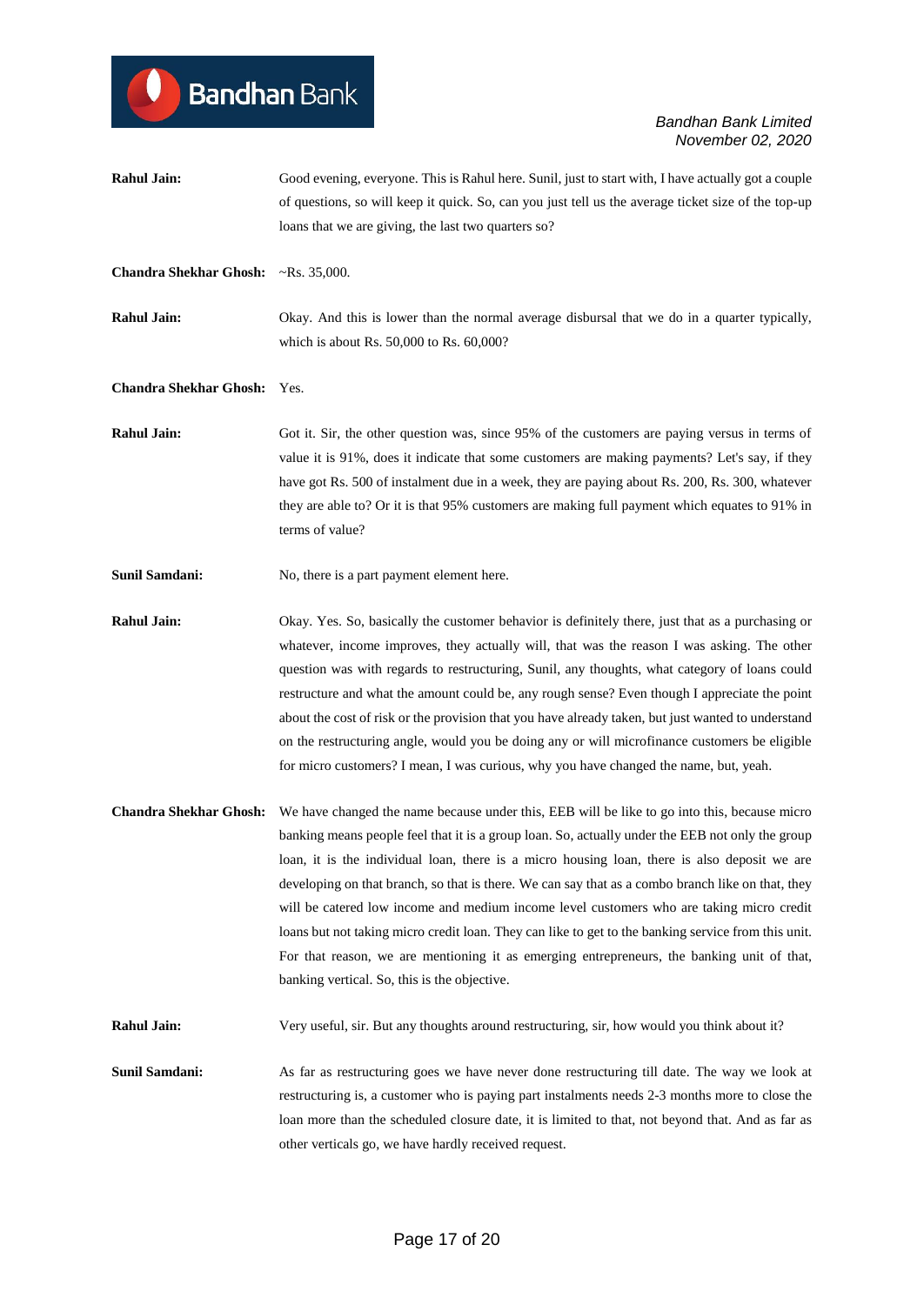$\bullet$ 

| <b>Rahul Jain:</b>            | Okay. So just facing no major restructuring in emerging entrepreneur group, and so far in other<br>segments we have not received any restructuring requests, particularly SMEs and NBFCs, etc.<br>Okay, I just one final question or actually second last question, cost of deposits. Sunil, how you<br>thinking about it, because your TD rates are now below 6%, the savings deposit rates are, I think,<br>3.5% and 6%. But the overall is still above 6.2% odd. So, would we see the changes reflect in<br>the subsequent quarters from now on or how are you thinking about it?                                                                                                             |
|-------------------------------|--------------------------------------------------------------------------------------------------------------------------------------------------------------------------------------------------------------------------------------------------------------------------------------------------------------------------------------------------------------------------------------------------------------------------------------------------------------------------------------------------------------------------------------------------------------------------------------------------------------------------------------------------------------------------------------------------|
| <b>Sunil Samdani:</b>         | Yes, we will see the change. See, we had changed the saving bank rates from 4% to 3%, the<br>minimum rate in mid-September. So the full benefit of that, the annualized impact will come<br>only in the next quarter, the full annualized impact. Secondly, the term deposit rate for this to<br>get repriced will take about a quarter or two more as between last six months, we have reduced<br>the term deposit rate by almost 100 basis points.                                                                                                                                                                                                                                             |
| <b>Rahul Jain:</b>            | And just one more small one, can you share the breakup between the customers in savings<br>deposits who has less than Rs. 1 lakh and more than Rs. 1 lakh deposits?                                                                                                                                                                                                                                                                                                                                                                                                                                                                                                                              |
| Sunil Samdani:                | About 63% of the deposits, value wise, is more than Rs. 1 lakh.                                                                                                                                                                                                                                                                                                                                                                                                                                                                                                                                                                                                                                  |
| <b>Rahul Jain:</b>            | Got it. Just one final question from me. What is the fee income number, the overall fee income<br>this quarter that we have booked?                                                                                                                                                                                                                                                                                                                                                                                                                                                                                                                                                              |
| <b>Chandra Shekhar Ghosh:</b> | My total fee income for the month is Rs. 382 crores.                                                                                                                                                                                                                                                                                                                                                                                                                                                                                                                                                                                                                                             |
| <b>Moderator:</b>             | Thank you. The next question is from the line of Rohan Advant from Multi-Act Equity<br>Consultancies. Please go ahead.                                                                                                                                                                                                                                                                                                                                                                                                                                                                                                                                                                           |
| <b>Rohan Advant:</b>          | Just one question. Firstly, you said 7 DPD is 23%, can you clarify that?                                                                                                                                                                                                                                                                                                                                                                                                                                                                                                                                                                                                                         |
| <b>Sunil Samdani:</b>         | Lets understand the way DPD calculation works and reported, the moratorium got over on 31st<br>of August. So let's say, on first week of September, only 70% of the customer paid immediately<br>30% of the customer will go on DPD. So in current scenario I don't think that's the right way to<br>look at. But since there was a question, we have responded to it. Because clearly, in a scenario<br>where the collections are picking up, the DPD will be higher, because some customers will pay<br>but part, some customers have paid, some started after two weeks. So immediately the first week<br>the entire amount will look like DPD till the time they pay the entire outstanding. |
| <b>Rohan Advant:</b>          | Okay. Sir, and collection efficiency that we are reporting, is it from 1st to 27th total? And would<br>it be very different end of October versus beginning of October? That's the last question. Thank<br>you.                                                                                                                                                                                                                                                                                                                                                                                                                                                                                  |
| Sunil Samdani:                | I mean, surely it will improve between the first week of October and the last week, because<br>continuously more and more customers are coming up.                                                                                                                                                                                                                                                                                                                                                                                                                                                                                                                                               |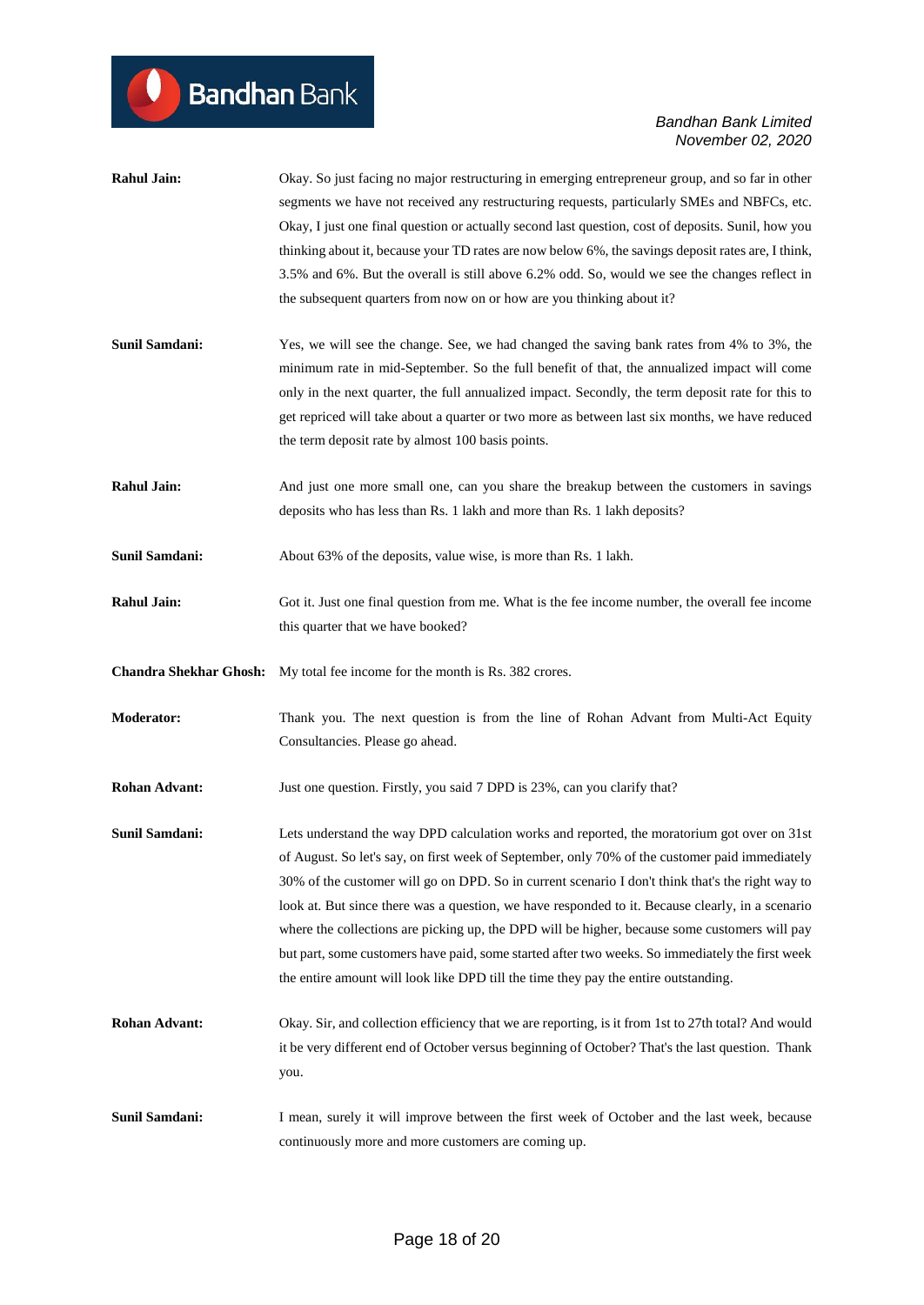| <b>Moderator:</b>             | Thank you. The next question is from the line of Jai Moondra from B&K Securities. Please go<br>ahead.                                                                                                                                                                                                                                                                                                                                                                                                                                                                                                                                                                                                                                                                                                                                                                                                                                                                                                                                                      |
|-------------------------------|------------------------------------------------------------------------------------------------------------------------------------------------------------------------------------------------------------------------------------------------------------------------------------------------------------------------------------------------------------------------------------------------------------------------------------------------------------------------------------------------------------------------------------------------------------------------------------------------------------------------------------------------------------------------------------------------------------------------------------------------------------------------------------------------------------------------------------------------------------------------------------------------------------------------------------------------------------------------------------------------------------------------------------------------------------|
| Jai Moondra:                  | Sir, most of the questions have been answered, just two questions. If you can give the AUM<br>breakup for West Bengal, Assam, Bihar, and maybe Maharashtra, for MFI book?                                                                                                                                                                                                                                                                                                                                                                                                                                                                                                                                                                                                                                                                                                                                                                                                                                                                                  |
| Sunil Samdani:                | So, Bengal will be about 47%, Assam will be close to 16%, Bihar is close to 9%, and the fourth<br>state you said was Maharashtra?                                                                                                                                                                                                                                                                                                                                                                                                                                                                                                                                                                                                                                                                                                                                                                                                                                                                                                                          |
| Jai Moondra:                  | Right.                                                                                                                                                                                                                                                                                                                                                                                                                                                                                                                                                                                                                                                                                                                                                                                                                                                                                                                                                                                                                                                     |
| <b>Sunil Samdani:</b>         | Less than 5%.                                                                                                                                                                                                                                                                                                                                                                                                                                                                                                                                                                                                                                                                                                                                                                                                                                                                                                                                                                                                                                              |
| Jai Moondra:                  | Okay. And second question is on commercial banking. So, just to understand this, because this<br>is a very wide spectrum, it is catered by PSU banks, regional banks and even large banks, as<br>well as NBFC, and maybe probably FinTech also. So, what is your thought process here? Who<br>would you be competing with, would it be like NBFC customer or PSU bank customer or private<br>bank customer, any broad thought process here? At the same time, this team, would it be like<br>external team or, I mean, how are you thinking on this team and who would be heading this?<br>Thank you.                                                                                                                                                                                                                                                                                                                                                                                                                                                      |
| <b>Chandra Shekhar Ghosh:</b> | We have a commercial banking head, he is a working with us more or less since three years, and<br>he's heading on that. This is one. And we are not recruiting a new person, he is very good capable<br>on that.                                                                                                                                                                                                                                                                                                                                                                                                                                                                                                                                                                                                                                                                                                                                                                                                                                           |
| <b>Sunil Samdani:</b>         | So, the earlier wholesale banking is now the commercial banking.                                                                                                                                                                                                                                                                                                                                                                                                                                                                                                                                                                                                                                                                                                                                                                                                                                                                                                                                                                                           |
|                               | Chandra Shekhar Ghosh: Same vertical we have been changed the name, because wholesale people feel that is a corporate<br>lending, so that's why we have changed the name on that. And next point on that is the big<br>vertical called the SEL, small enterprise loan. It has been developed four, five years before, and<br>that is a good amount of the portfolio. And here the ticket size is 3.5 lakhs on a disbursement<br>basis and this is in one vertical and it is individually assessed and digitally also for taking the<br>decision on that. And this has been one. And second is also, under this vertical there is a small<br>SME portfolio also in here, which is not more than Rs. 50 crores on that, and major is Rs. 10<br>lakhs to Rs. 1 crores, Rs. 1 crores to Rs. 5 crores is like on that and we have a separate vertical<br>and credit underwriting people who are assessing on that. And third is, we have some portion of<br>the lending to the micro finance institution, so that is also under the commercial lending on that. |
| Jai Moondra:                  | Sure, sir. And any thought process, this customer profile, would it be like, I mean, as of now<br>these customers, your competition in this segment would be from PSU, NBFC, private banks?                                                                                                                                                                                                                                                                                                                                                                                                                                                                                                                                                                                                                                                                                                                                                                                                                                                                |

**Bandhan** Bank